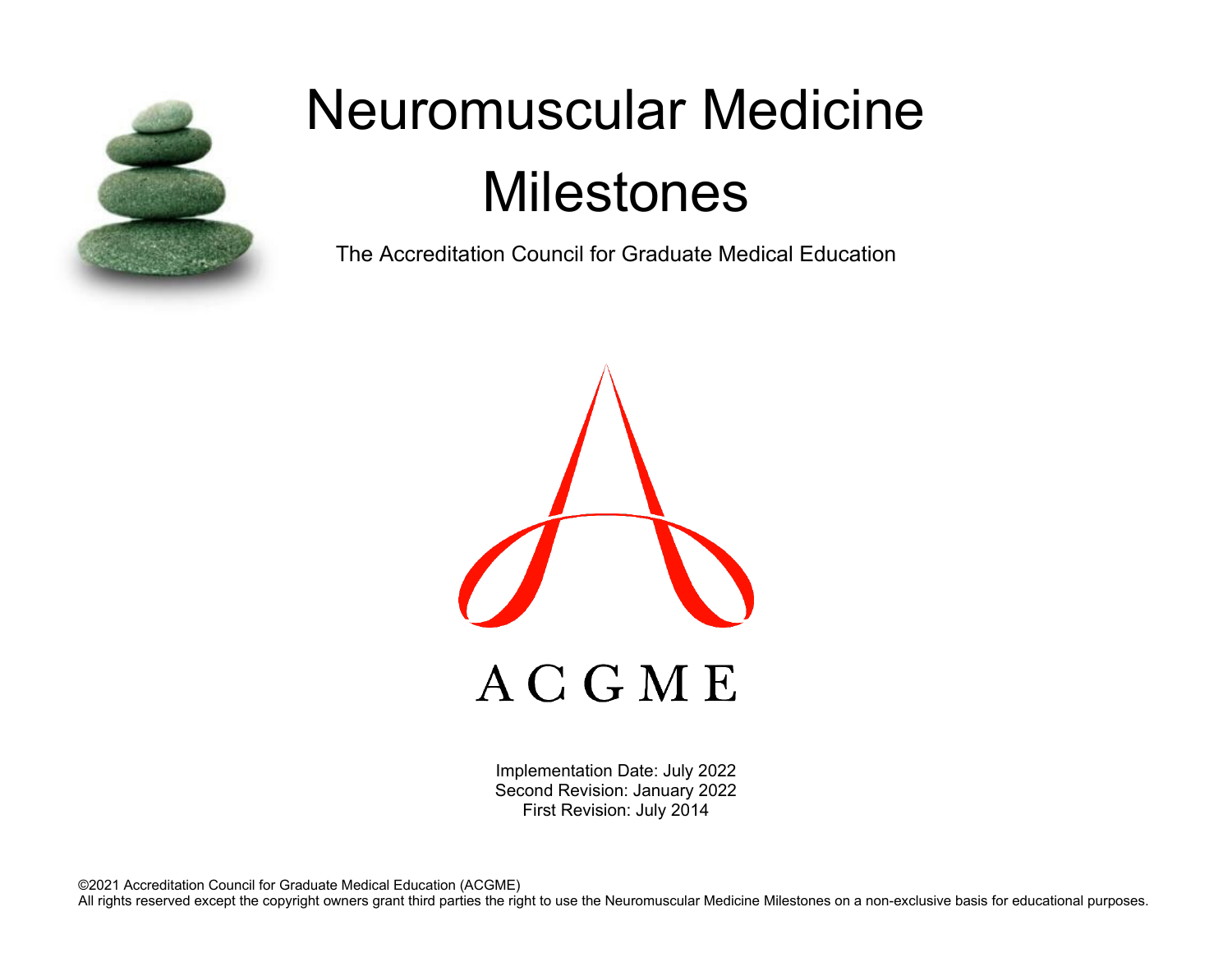## Neuromuscular Medicine Milestones

The Milestones are designed only for use in evaluation of fellows in the context of their participation in ACGMEaccredited fellowship programs. The Milestones provide a framework for the assessment of the development of the fellow in key dimensions of the elements of physician competence in a specialty or subspecialty. They neither represent the entirety of the dimensions of the six domains of physician competency, nor are they designed to be relevant in any other context.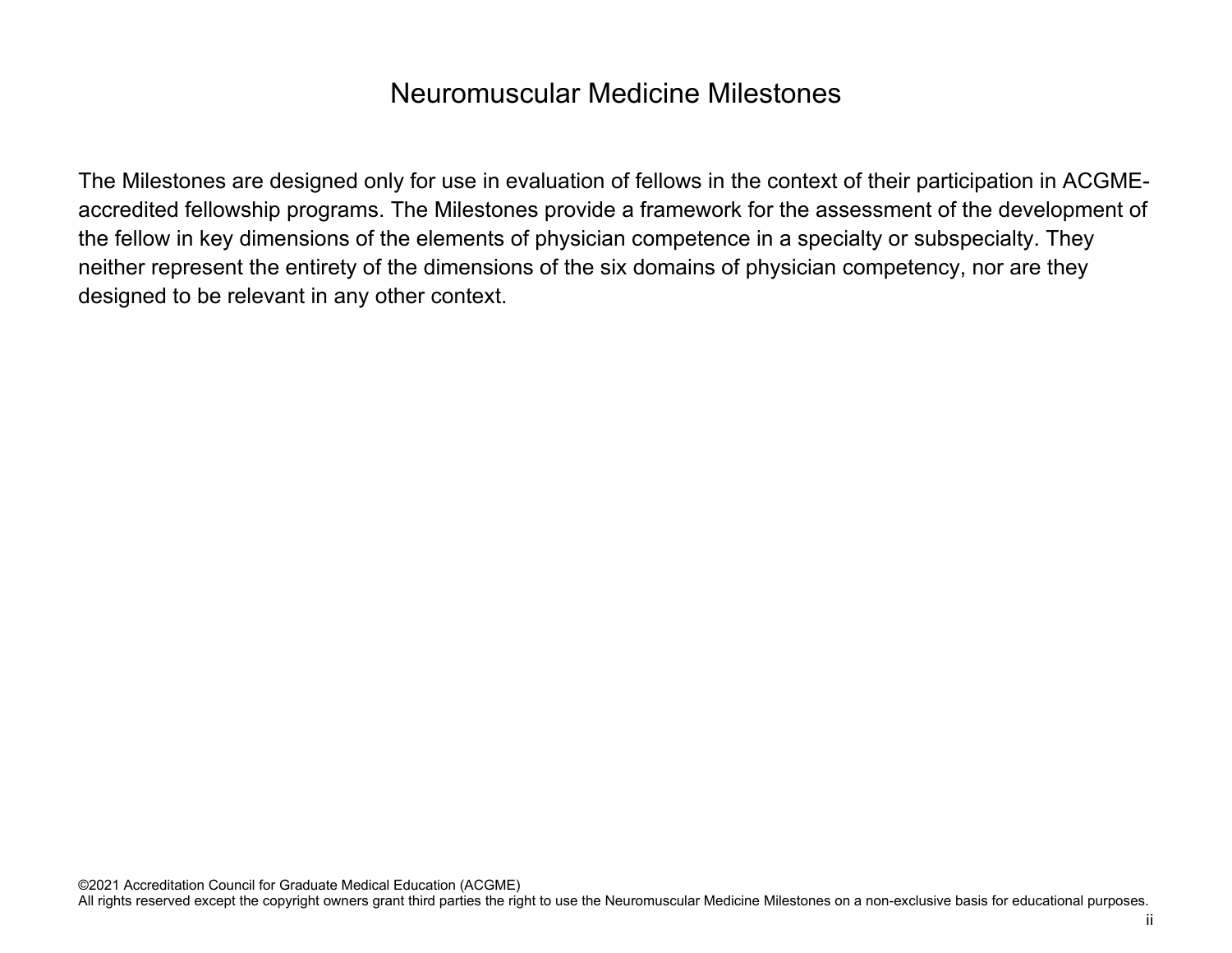#### **Neuromuscular Medicine Milestones**

#### **Work Group**

Miguel Chuquilin, MD Daniel DiCapua, MD Christopher Doughty, MD Laura Edgar, EdD, CAE Karissa Gable, MD Christopher Geiger, DO

Laurie Gutmann, MD Nasheed Jamal, MD Hani Kushlaf, MD Janice Massey, MD Lawrence Robison, MD Komal Sawlani, MD

### **The ACGME would like to thank the following organizations for their continued support in the development of the Milestones:**

American Board of Physical Medicine and Rehabilitation American Board of Psychiatry and Neurology Review Committee for Neurology Review Committee for Physical Medicine and Rehabilitation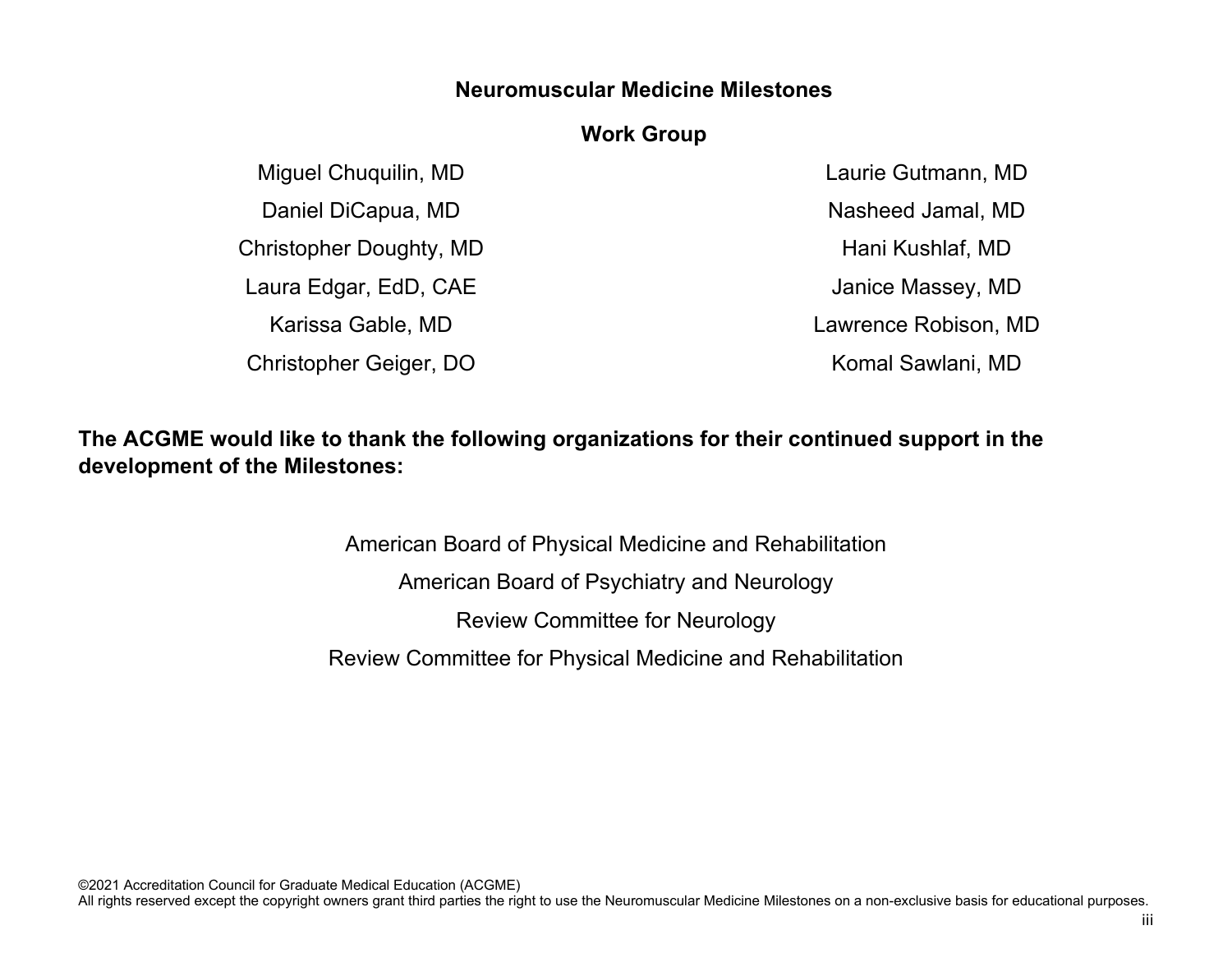#### **Understanding Milestone Levels and Reporting**

This document presents the Milestones, which programs use in a semi-annual review of fellow performance, and then report to the ACGME. Milestones are knowledge, skills, attitudes, and other attributes for each of the ACGME Competencies organized in a developmental framework. The narrative descriptions are targets for fellow performance throughout their educational program.

Milestones are arranged into levels. Tracking from Level 1 to Level 5 is synonymous with moving from novice to expert fellow in the specialty or subspecialty. For each reporting period, the Clinical Competency Committee will review the completed evaluations to select the milestone levels that best describe each learner's current performance, abilities, and attributes for each subcompetency.

These levels *do not* correspond with post-graduate year of education. Depending on previous experience, a junior fellow may achieve higher levels early in his/her educational program just as a senior fellow may be at a lower level later in his/her educational program. There is no predetermined timing for a fellow to attain any particular level. Fellows may also regress in achievement of their milestones. This may happen for many reasons, such as over scoring in a previous review, a disjointed experience in a particular procedure, or a significant act by the fellow.

Selection of a level implies the fellow substantially demonstrates the milestones in that level, as well as those in lower levels (see the diagram on page vi).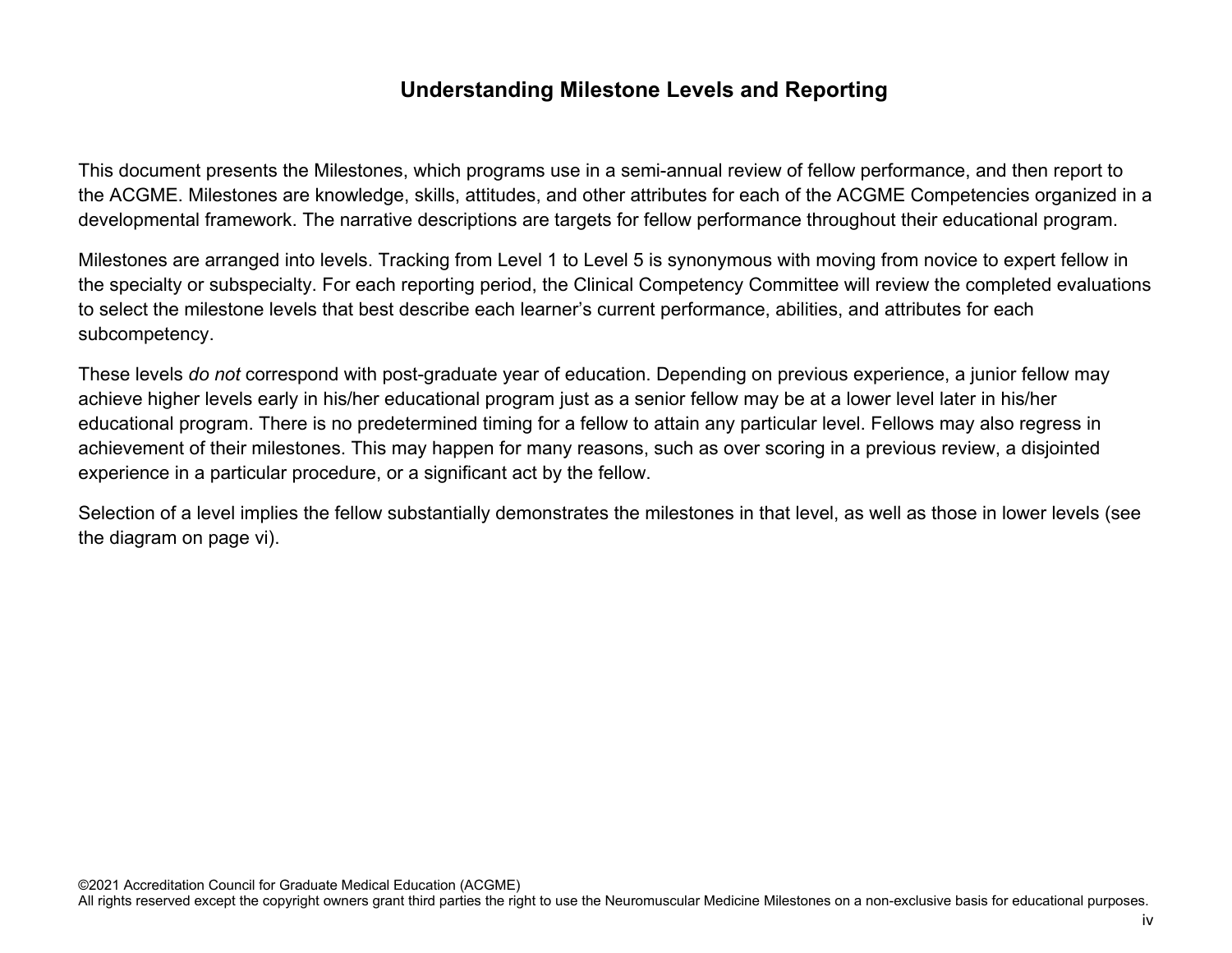#### **Additional Notes**

Level 4 is designed as a graduation *goal* but *does not* represent a graduation *requirement*. Making decisions about readiness for graduation and unsupervised practice is the purview of the program director. Furthermore, Milestones 2.0 include revisions and changes that preclude using Milestones as a sole assessment in high-stakes decisions (i.e., determination of eligibility for certification or credentialing). Level 5 is designed to represent an expert fellow whose achievements in a subcompetency are greater than the expectation. Milestones are primarily designed for formative, developmental purposes to support continuous quality improvement for individual learners, education programs, and the specialty. The ACGME and its partners will continue to evaluate and perform research on the Milestones to assess their impact and value.

Examples are provided for some milestones within this document. Please note: the examples are not the required element or outcome; they are provided as a way to share the intent of the element.

A Supplemental Guide is also available to provide the intent of each subcompetency, examples for each level, assessment methods or tools, and other available resources. The Supplemental Guide, like examples contained within the Milestones, is designed only to assist the program director and Clinical Competency Committee, and is not meant to demonstrate any required element or outcome.

Additional resources are available in the [Milestones](http://www.acgme.org/What-We-Do/Accreditation/Milestones/Overview) section of the ACGME website. Follow the links under "What We Do" at [www.acgme.org.](http://www.acgme.org/)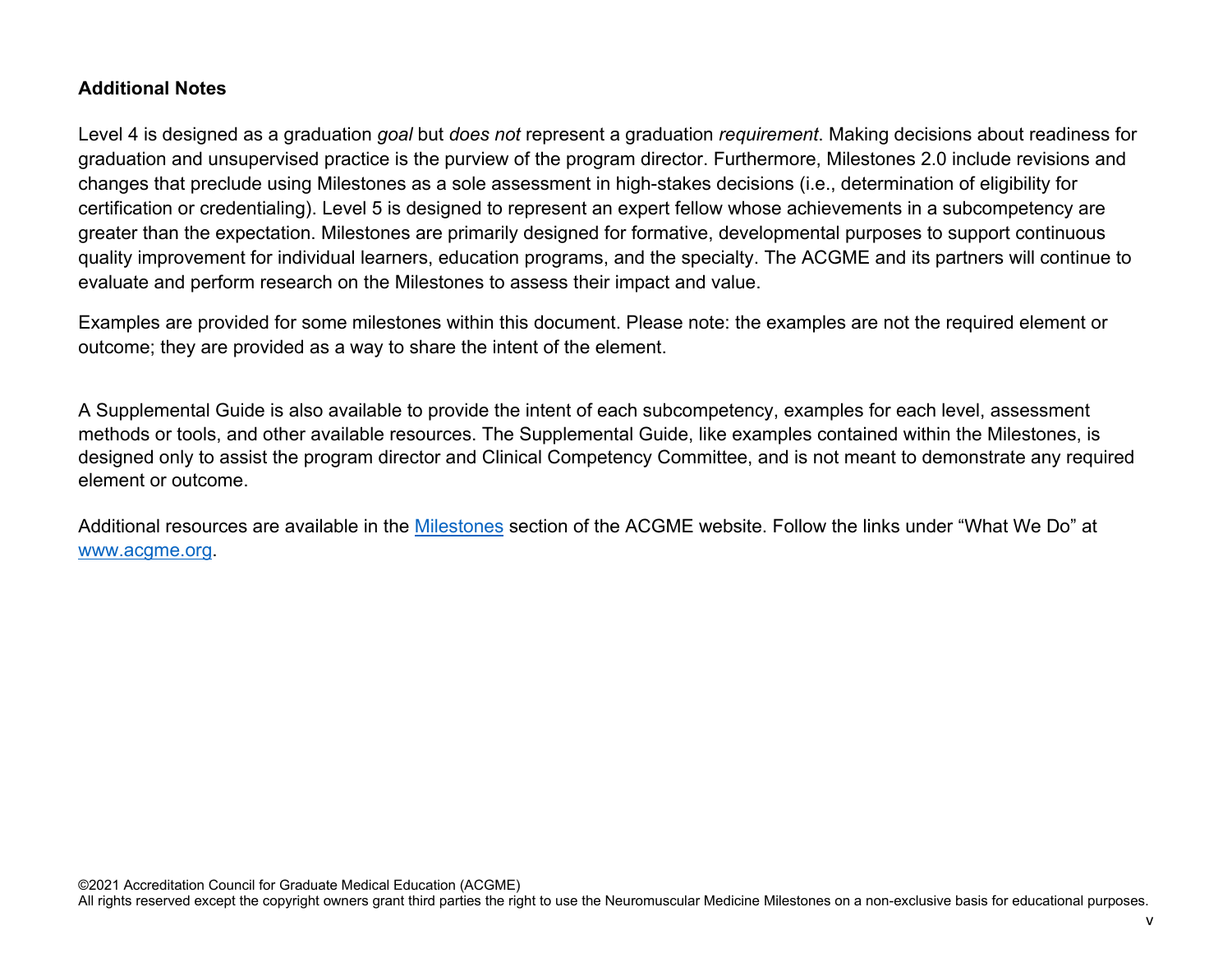The diagram below presents an example set of milestones for one sub-competency in the same format as the ACGME Report Worksheet. For each reporting period, a fellow's performance on the milestones for each sub-competency will be indicated by selecting the level of milestones that best describes that fellow's performance in relation to those milestones.

| Systems-Based Practice 1: Patient Safety                               |                                                                                                                                              |                                                                                                             |                                                                                                                                                                                                      |                                                                                                  |
|------------------------------------------------------------------------|----------------------------------------------------------------------------------------------------------------------------------------------|-------------------------------------------------------------------------------------------------------------|------------------------------------------------------------------------------------------------------------------------------------------------------------------------------------------------------|--------------------------------------------------------------------------------------------------|
| Level 1                                                                | Level 2                                                                                                                                      | Level 3                                                                                                     | Level 4                                                                                                                                                                                              | Level 5                                                                                          |
| Demonstrates<br>knowledge of common<br>patient safety events           | Identifies system factors<br>that lead to patient safety<br>events                                                                           | Participates in analysis of<br>patient safety events<br>(simulated or actual)                               | Conducts analysis of<br>patient safety events<br>and offers error<br>prevention strategies<br>(simulated or actual)                                                                                  | Actively engages teams<br>and processes to modify<br>systems to prevent<br>patient safety events |
| Demonstrates<br>knowledge of how to<br>report patient safety<br>events | Reports patient safety<br>events through<br>institutional reporting<br>systems (actual or<br>simulated)                                      | Participates in disclosure<br>of patient safety events to<br>patients and families<br>(simulated or actual) | Discloses patient safety<br>events to patients and<br>families (simulated or<br>actual)                                                                                                              | Role models or mentors<br>others in the disclosure of<br>patient safety events                   |
|                                                                        |                                                                                                                                              |                                                                                                             |                                                                                                                                                                                                      |                                                                                                  |
| Comments:                                                              |                                                                                                                                              |                                                                                                             |                                                                                                                                                                                                      | Not Yet Completed Level 1                                                                        |
| demonstrated.                                                          | Selecting a response box in the<br>middle of a level implies that<br>milestones in that level and in lower<br>levels have been substantially |                                                                                                             | Selecting a response box on the line in<br>between levels indicates that milestones<br>in lower levels have been substantially<br>demonstrated as well as some<br>milestones in the higher level(s). |                                                                                                  |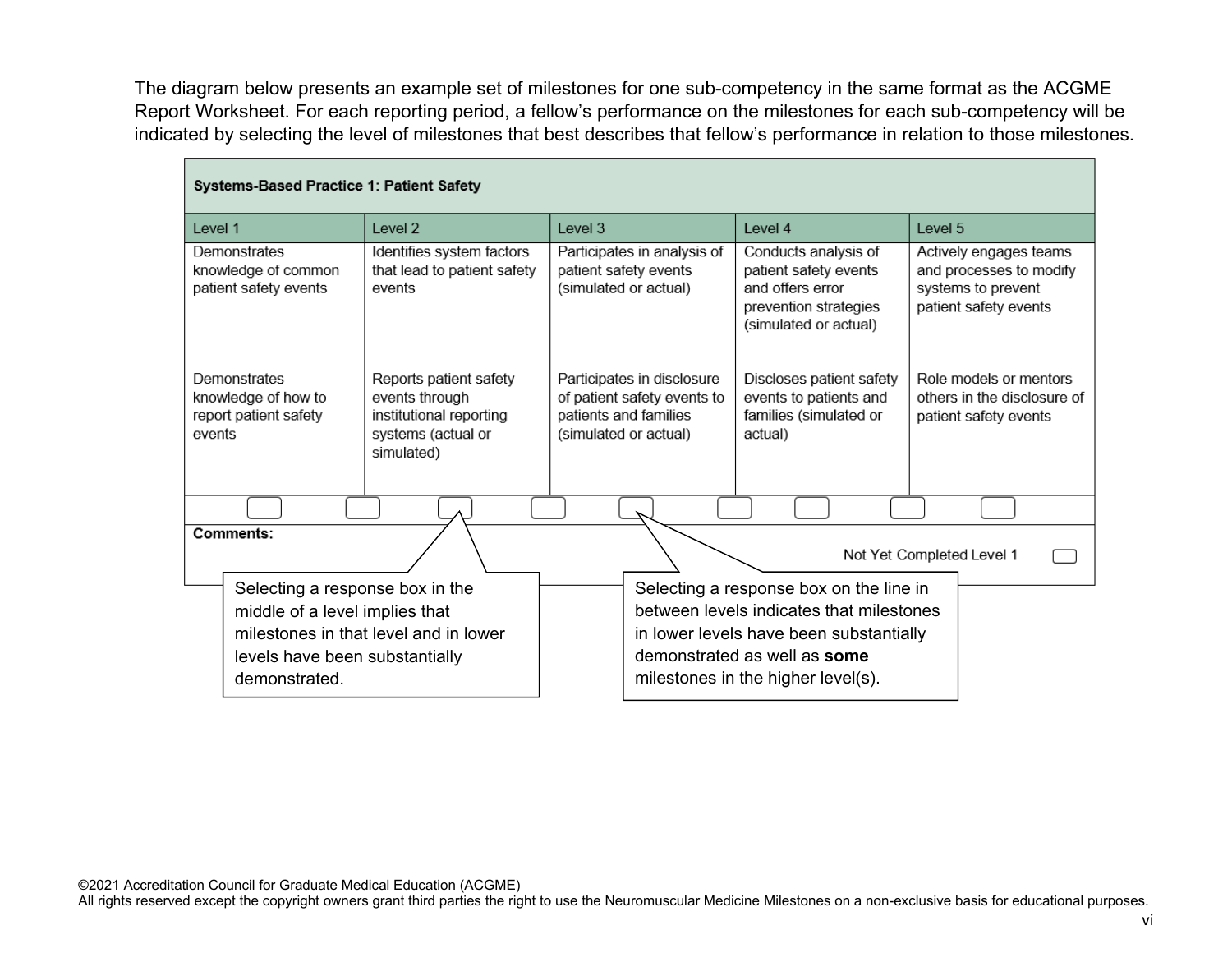| <b>Patient Care 1: History</b>                                                                                                                               |                                                                                                                                              |                                                                                                                                                                                    |                                                                                                                                                                           |                                                                                                                          |  |
|--------------------------------------------------------------------------------------------------------------------------------------------------------------|----------------------------------------------------------------------------------------------------------------------------------------------|------------------------------------------------------------------------------------------------------------------------------------------------------------------------------------|---------------------------------------------------------------------------------------------------------------------------------------------------------------------------|--------------------------------------------------------------------------------------------------------------------------|--|
| Level 1                                                                                                                                                      | Level 2                                                                                                                                      | Level 3                                                                                                                                                                            | Level 4                                                                                                                                                                   | Level 5                                                                                                                  |  |
| Obtains a relevant and<br>organized history that<br>identifies a<br>neuromuscular condition,<br>including review of<br>medical records and<br>family history | Obtains a relevant and<br>organized history,<br>incorporating subtle<br>verbal and non-verbal<br>cues, and includes<br>functional assessment | Consistently obtains a<br>history sufficient to<br>evaluate, diagnose, and<br>treat neuromuscular<br>disorders, including<br>collateral information and<br>systemic manifestations | Consistently obtains a<br>history that includes<br>patient-reported<br>outcomes and identifies<br>a neuromuscular<br>condition within a<br>complicated medical<br>history | Serves as a role model to<br>other learners for history<br>taking regarding<br>neuromuscular diagnosis<br>and management |  |
|                                                                                                                                                              |                                                                                                                                              |                                                                                                                                                                                    |                                                                                                                                                                           |                                                                                                                          |  |
| <b>Comments:</b>                                                                                                                                             |                                                                                                                                              |                                                                                                                                                                                    | Not Yet Assessable                                                                                                                                                        | Not Yet Completed Level 1                                                                                                |  |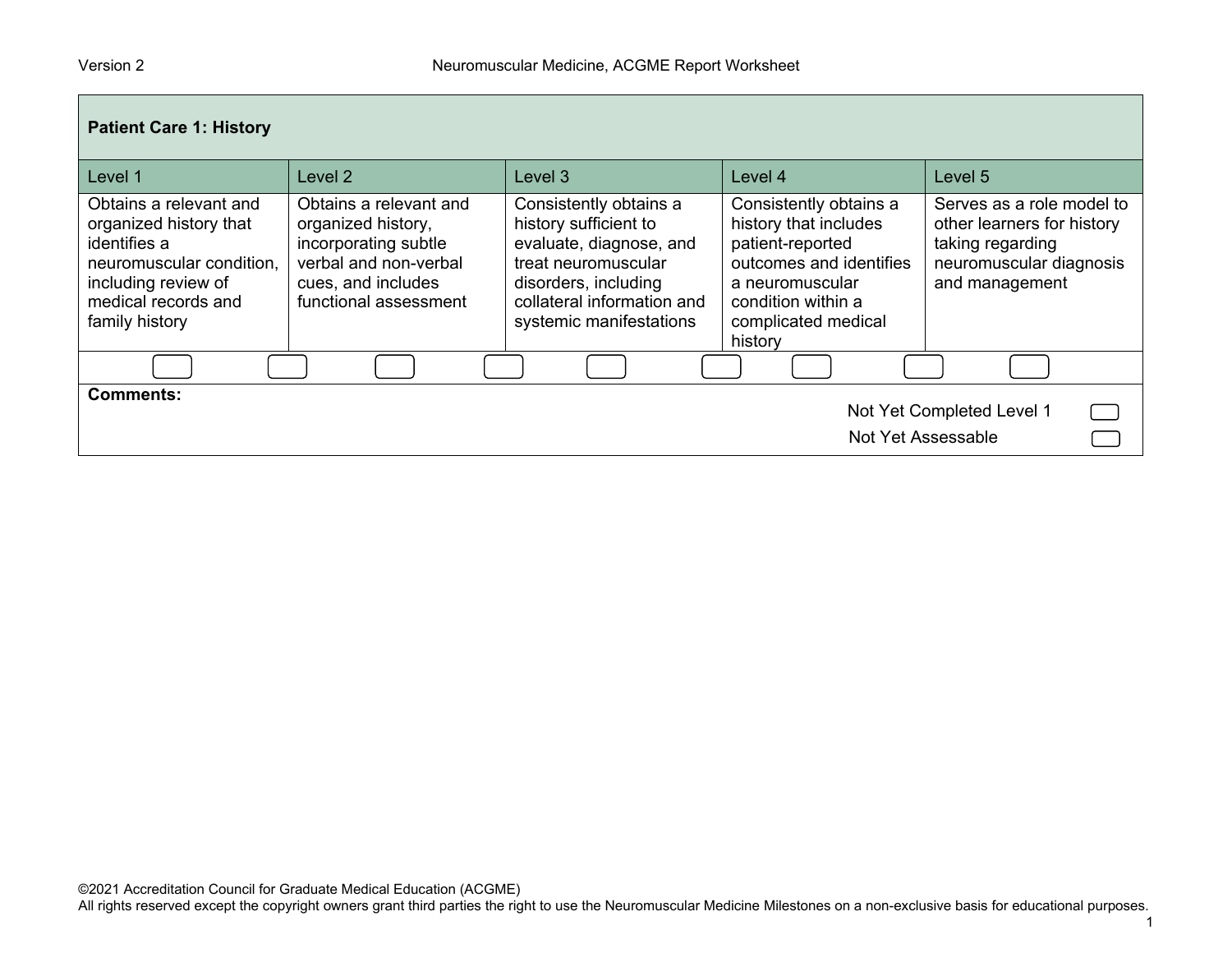| <b>Patient Care 2: Neuromuscular Examination</b>                      |                                                                                                                                           |                                                                                                                                                    |                                                                                                                                                                                                                      |                                                                                                                                        |  |
|-----------------------------------------------------------------------|-------------------------------------------------------------------------------------------------------------------------------------------|----------------------------------------------------------------------------------------------------------------------------------------------------|----------------------------------------------------------------------------------------------------------------------------------------------------------------------------------------------------------------------|----------------------------------------------------------------------------------------------------------------------------------------|--|
| Level 1                                                               | Level 2                                                                                                                                   | Level 3                                                                                                                                            | Level 4                                                                                                                                                                                                              | Level 5                                                                                                                                |  |
| Performs a relevant<br>general, neurologic, and<br>neuromuscular exam | Performs a relevant<br>general, neurologic, and<br>neuromuscular exam,<br>accurately incorporating<br>additional appropriate<br>maneuvers | Consistently performs an<br>examination sufficient to<br>evaluate and narrow the<br>diagnostic evaluation for<br>common neuromuscular<br>disorders | Consistently performs a<br>nuanced examination<br>that identifies subtle<br>findings and patterns<br>sufficient to evaluate<br>and narrow the<br>diagnostic evaluation for<br>uncommon<br>neuromuscular<br>disorders | Serves as a role model to<br>other learners for<br>performing an<br>examination regarding<br>neuromuscular diagnoses<br>and management |  |
|                                                                       |                                                                                                                                           |                                                                                                                                                    |                                                                                                                                                                                                                      |                                                                                                                                        |  |
| <b>Comments:</b><br>Not Yet Completed Level 1<br>Not Yet Assessable   |                                                                                                                                           |                                                                                                                                                    |                                                                                                                                                                                                                      |                                                                                                                                        |  |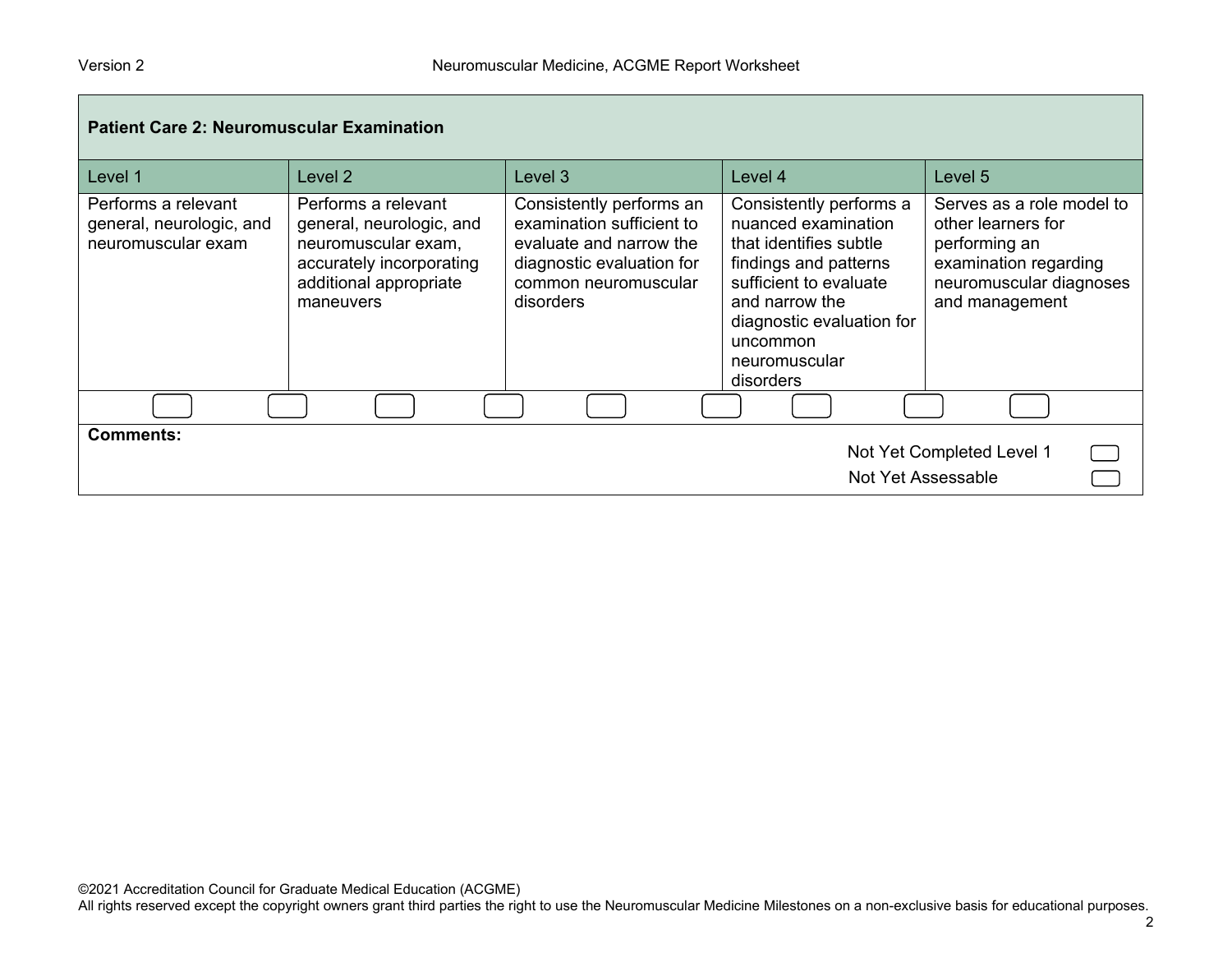| <b>Patient Care 3: Management and Treatment</b>                                                                                                        |                                                                                                                        |                                                                                                                                                                                         |                                                                                                                                                                                                                                     |                                                                                                                                                         |
|--------------------------------------------------------------------------------------------------------------------------------------------------------|------------------------------------------------------------------------------------------------------------------------|-----------------------------------------------------------------------------------------------------------------------------------------------------------------------------------------|-------------------------------------------------------------------------------------------------------------------------------------------------------------------------------------------------------------------------------------|---------------------------------------------------------------------------------------------------------------------------------------------------------|
| Level 1                                                                                                                                                | Level <sub>2</sub>                                                                                                     | Level 3                                                                                                                                                                                 | Level 4                                                                                                                                                                                                                             | Level 5                                                                                                                                                 |
| Identifies treatment<br>options for<br>neuromuscular disorders                                                                                         | Discusses risks and<br>benefits and monitoring<br>plan of treatment options<br>with patients and patients'<br>families | Monitors treatment, and<br>recognizes and manages<br>complications of<br>immunomodulating/<br>immunosuppressive and<br>genetic therapies                                                | Considers clinical trials<br>for patient management                                                                                                                                                                                 | Applies sophisticated<br>knowledge of treatment<br>subtleties and<br>controversies                                                                      |
| Identifies symptoms and<br>complications associated<br>with neuromuscular<br>disorders (pain, joint<br>contractures, fatigue,<br>mood disorders, etc.) | Employs first-line<br>interventions for<br>symptoms and<br>complications associated<br>with neuromuscular<br>disorders | Employs second-line<br>interventions for<br>symptoms and<br>complications associated<br>with neuromuscular<br>disorders and coordinates<br>care with other health<br>care practitioners | Independently adapts<br>interventions for<br>symptoms and<br>complications<br>associated with<br>neuromuscular<br>disorders based on<br>patient response                                                                            |                                                                                                                                                         |
| Describes assistive<br>technologies and their<br>indications                                                                                           | Recognizes the<br>indications for basic<br>orthotics and mobility aids<br>for patients with<br>neuromuscular disorders | Prescribes basic orthotics<br>and mobility aids for<br>patients with<br>neuromuscular disorders                                                                                         | Integrates<br>recommendations for<br>patient needs for a full<br>range of assistive<br>technologies based on<br>impairments,<br>considering barriers,<br>contraindications,<br>comorbidities, and input<br>from other professionals | Demonstrates<br>sophisticated knowledge<br>and serves as resource<br>for orthotics, mobility aids,<br>and rehabilitation for<br>neuromuscular disorders |
|                                                                                                                                                        |                                                                                                                        |                                                                                                                                                                                         |                                                                                                                                                                                                                                     |                                                                                                                                                         |
| <b>Comments:</b><br>Not Yet Completed Level 1<br>Not Yet Assessable                                                                                    |                                                                                                                        |                                                                                                                                                                                         |                                                                                                                                                                                                                                     |                                                                                                                                                         |

©2021 Accreditation Council for Graduate Medical Education (ACGME)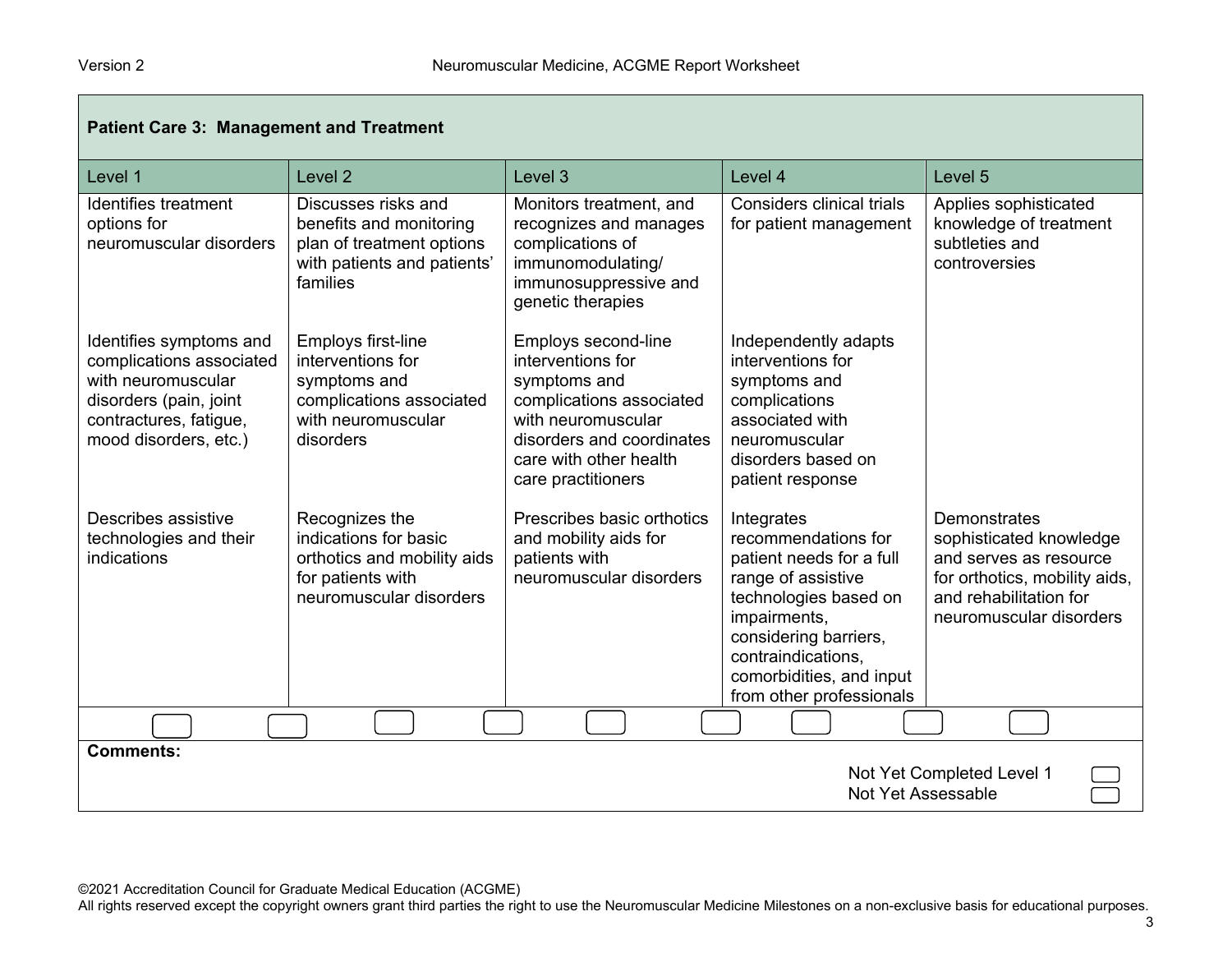| <b>Patient Care 4: Nerve Conduction Studies</b>                                                          |                                                                                                                                                  |                                                                                                      |                                                                                                                                                                      |                                                                                                                                   |
|----------------------------------------------------------------------------------------------------------|--------------------------------------------------------------------------------------------------------------------------------------------------|------------------------------------------------------------------------------------------------------|----------------------------------------------------------------------------------------------------------------------------------------------------------------------|-----------------------------------------------------------------------------------------------------------------------------------|
| Level 1                                                                                                  | Level 2                                                                                                                                          | Level 3                                                                                              | Level 4                                                                                                                                                              | Level 5                                                                                                                           |
| Applies knowledge of<br>peripheral nerve<br>anatomy in the<br>performance of nerve<br>conduction studies | Performs and interprets<br>common motor and<br>sensory nerve conduction<br>studies, and late<br>response studies (e.g., F-<br>waves, H-reflexes) | Performs and interprets<br>neuromuscular junction<br>testing (e.g., repetitive<br>stimulation study) | Performs and interprets<br>uncommon motor and<br>sensory nerve<br>conduction studies,<br>including<br>cranial nerve testing<br>(e.g., blink reflex, facial<br>nerve) | Performs and interprets<br>special nerve conduction<br>studies procedures (e.g.,<br>near nerve testing,<br>phrenic nerve testing) |
| Formulates basic nerve<br>conduction studies plan<br>for specific, common<br>clinical presentations      | Identifies technical<br>artifacts in the<br>interpretation of nerve<br>conduction studies                                                        | Recognizes common<br>anatomical variants in the<br>interpretation of nerve<br>conduction studies     | Recognizes<br>performance quality and<br>inconsistencies of nerve<br>conduction studies                                                                              | Recognizes uncommon<br>anatomical variants in the<br>interpretation of nerve<br>conduction studies                                |
|                                                                                                          |                                                                                                                                                  |                                                                                                      |                                                                                                                                                                      |                                                                                                                                   |
| <b>Comments:</b><br>Not Yet Completed Level 1<br>Not Yet Assessable                                      |                                                                                                                                                  |                                                                                                      |                                                                                                                                                                      |                                                                                                                                   |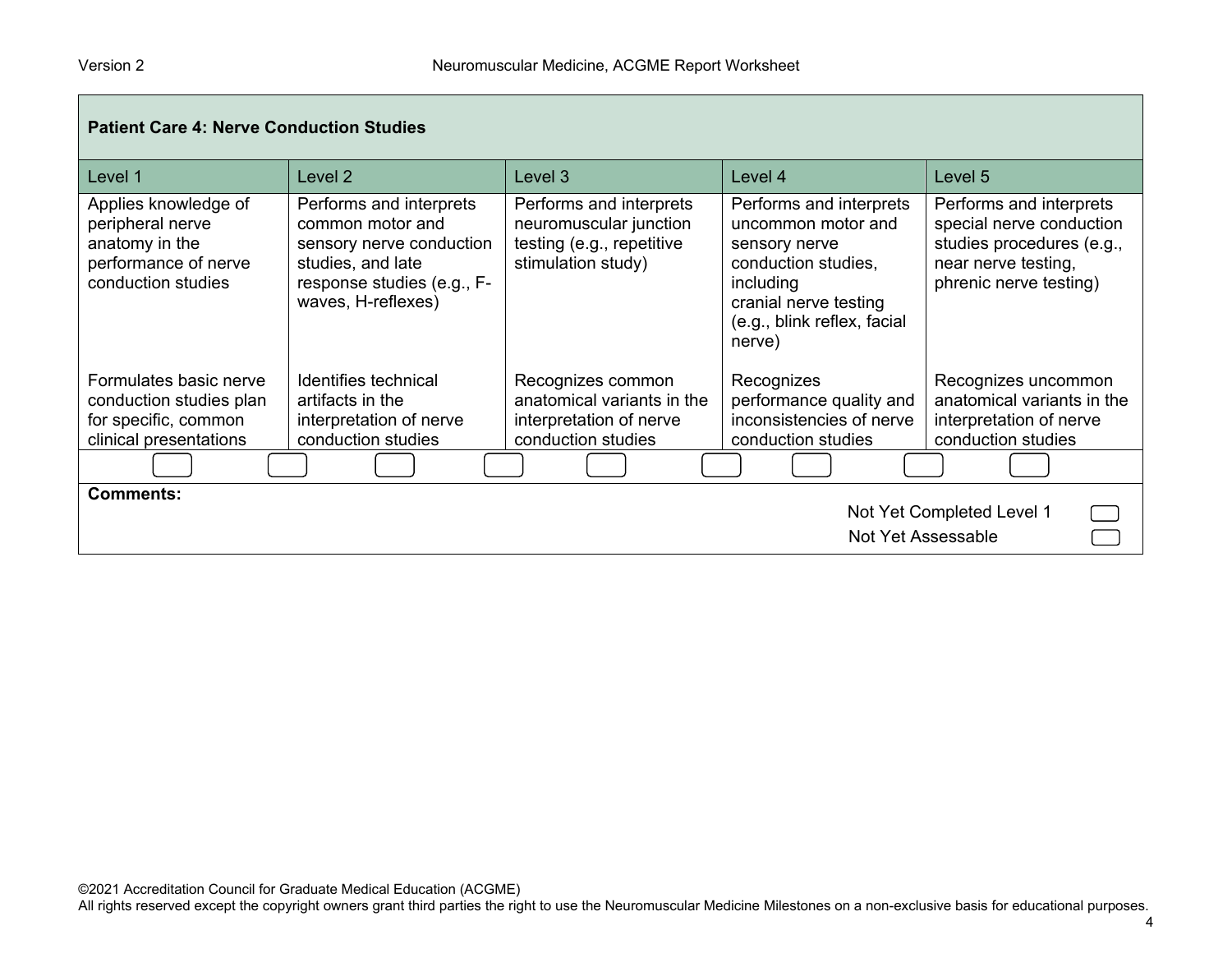| <b>Patient Care 5: Electromyography (EMG)</b>                                                                                       |                                                  |                                                                    |                                                                                                                                            |                                                                                                            |
|-------------------------------------------------------------------------------------------------------------------------------------|--------------------------------------------------|--------------------------------------------------------------------|--------------------------------------------------------------------------------------------------------------------------------------------|------------------------------------------------------------------------------------------------------------|
| Level 1                                                                                                                             | Level 2                                          | Level <sub>3</sub>                                                 | Level 4                                                                                                                                    | Level <sub>5</sub>                                                                                         |
| Applies knowledge of<br>nerve and muscle<br>anatomy in the study<br>design and performance<br>of EMG (e.g., muscle<br>localization) | Performs EMG of<br>commonly sampled<br>muscles   | Performs EMG of<br>uncommonly sampled<br>muscles                   | Performs EMG of<br>cranial nerve innervated<br>muscles (e.g., tongue)                                                                      | Performs and interprets<br>special EMG procedures<br>(e.g., single fiber EMG,<br>quantitative EMG studies) |
| Explains the procedure<br>to patients and patients'<br>families                                                                     | Monitors patient comfort<br>during the procedure | Modifies the procedure for<br>challenging or high-risk<br>patients | Proactively organizes<br>and efficiently<br>completes procedure to<br>optimize diagnostic<br>yield in challenging or<br>high-risk patients | Performs and interprets<br>EMG of rarely sampled<br>muscles (e.g., diaphragm)                              |
| Describes nerve<br>physiology and                                                                                                   | Distinguishes normal from<br>abnormal            | Independently interprets<br>abnormal                               | Interprets uncommon<br><b>EMG</b> findings and                                                                                             |                                                                                                            |
| instrumentation involved                                                                                                            | electrodiagnostic findings                       | electrodiagnostic findings                                         | patterns of unique                                                                                                                         |                                                                                                            |
| in electromyography                                                                                                                 | with guidance and<br>recognizes artifacts        | and troubleshoots<br>artifacts                                     | disorders and modifies<br>the study accordingly                                                                                            |                                                                                                            |
|                                                                                                                                     |                                                  |                                                                    |                                                                                                                                            |                                                                                                            |
| <b>Comments:</b><br>Not Yet Completed Level 1<br>Not Yet Assessable                                                                 |                                                  |                                                                    |                                                                                                                                            |                                                                                                            |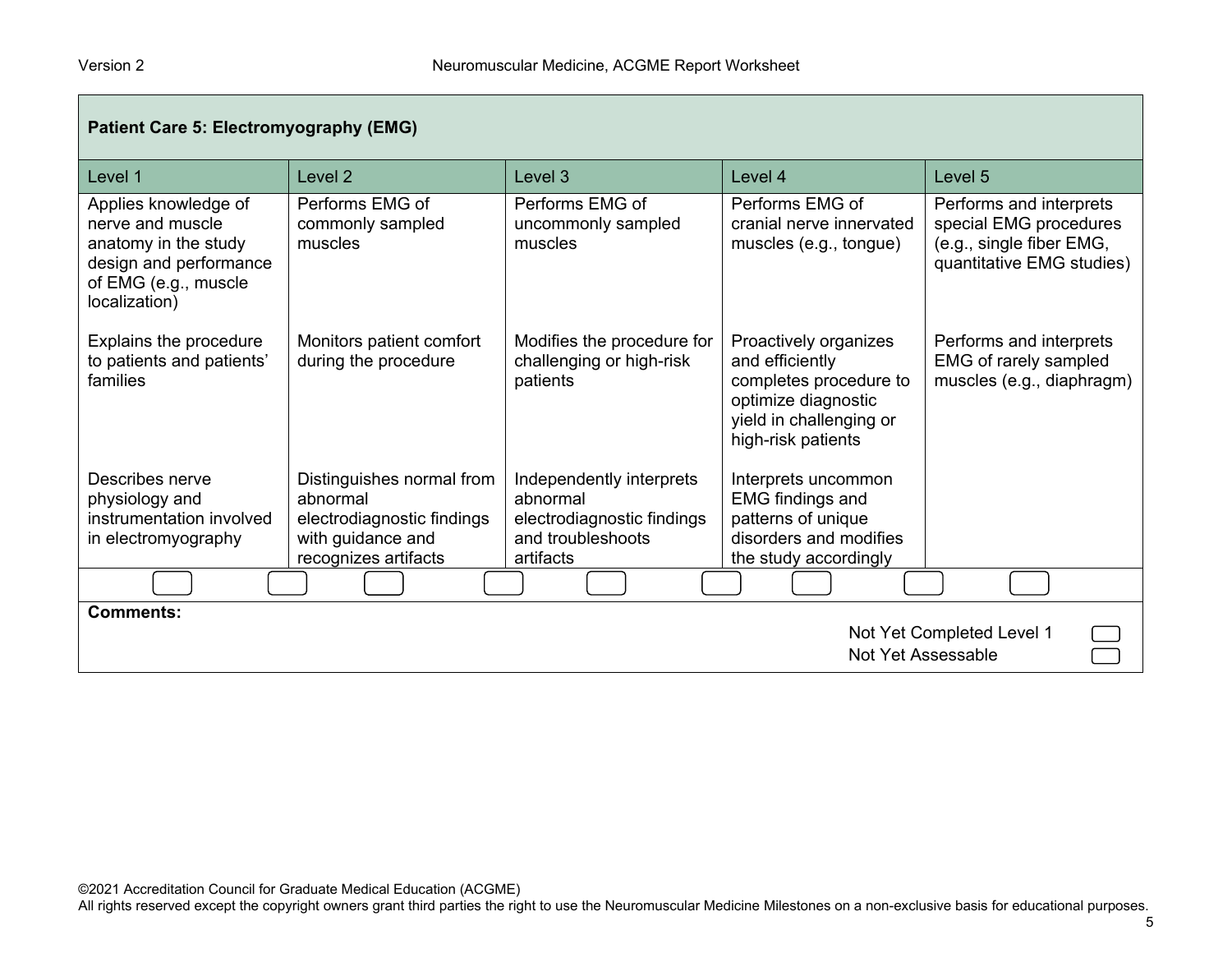| <b>Patient Care 6: Anterior Horn Cell Disorders</b>                                                        |                                                                                                                 |                                                                                                                                                                                  |                                                                                                                                       |                                                                                                                           |
|------------------------------------------------------------------------------------------------------------|-----------------------------------------------------------------------------------------------------------------|----------------------------------------------------------------------------------------------------------------------------------------------------------------------------------|---------------------------------------------------------------------------------------------------------------------------------------|---------------------------------------------------------------------------------------------------------------------------|
| Level 1                                                                                                    | Level <sub>2</sub>                                                                                              | Level <sub>3</sub>                                                                                                                                                               | Level 4                                                                                                                               | Level 5                                                                                                                   |
| Recognizes signs and<br>symptoms that should<br>prompt consideration of<br>anterior horn cell<br>disorders | Diagnoses anterior horn<br>cell disorders                                                                       | Distinguishes anterior<br>horn cell disorders from<br>mimics                                                                                                                     | Diagnoses atypical<br>anterior horn cell<br>disorders, including<br>within the context of<br>other<br>neurodegenerative<br>conditions | Engages in scholarly<br>activity (e.g., teaching,<br>research) in anterior horn<br>cell disorders                         |
| Recognizes when<br>electrodiagnostic and<br>serologic testing is<br>indicated                              | Incorporates results of<br>electrodiagnostic and<br>serologic testing in<br>context of clinical<br>presentation | Orders and incorporates<br>additional testing,<br>including routine genetic<br>testing, to distinguish<br>anterior horn cell disorder<br>from mimics and co-<br>existing disease | Continuously evaluates<br>accuracy of anterior<br>horn cell diagnosis                                                                 |                                                                                                                           |
| Recognizes common<br>anterior horn cell<br>disorders and<br>complications                                  | Manages anterior horn<br>cell disorders and<br>complications, with direct<br>supervision                        | Manages anterior horn<br>cell disorders and<br>complications, with<br>indirect supervision                                                                                       | Independently manages<br>common anterior horn<br>cell disorders and<br>complications with the<br>interdisciplinary team,<br>as needed | Independently manages<br>atypical anterior horn cell<br>disorders and<br>complications with the<br>interdisciplinary team |
|                                                                                                            |                                                                                                                 |                                                                                                                                                                                  |                                                                                                                                       |                                                                                                                           |
| <b>Comments:</b><br>Not Yet Completed Level 1<br>Not Yet Assessable                                        |                                                                                                                 |                                                                                                                                                                                  |                                                                                                                                       |                                                                                                                           |

©2021 Accreditation Council for Graduate Medical Education (ACGME)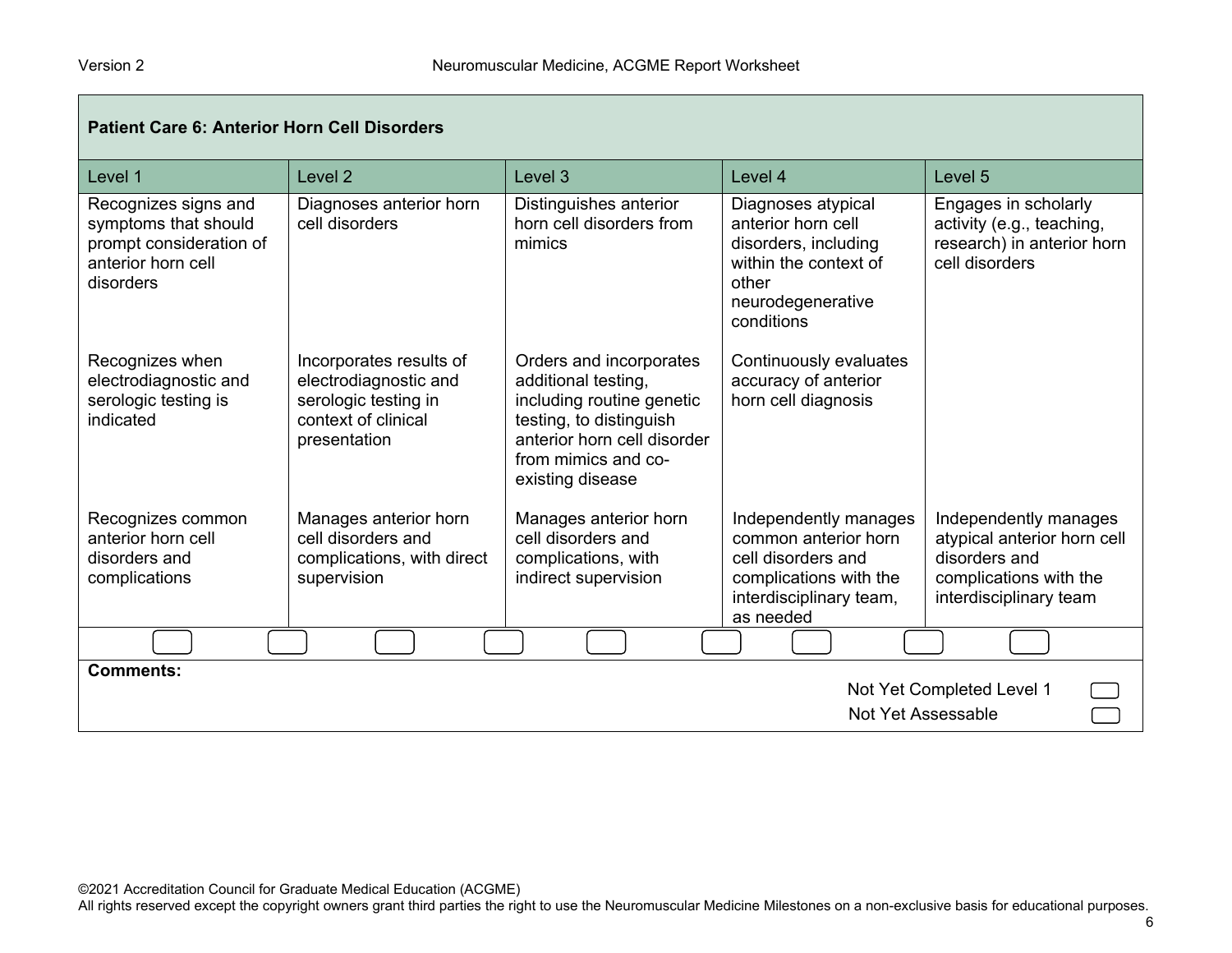| Patient Care 7: Root, Plexus, and Peripheral Nerve Disorders                                               |                                                                                                                                                            |                                                                                                                                                     |                                                                                                                                                               |                                                                                                                                                                 |
|------------------------------------------------------------------------------------------------------------|------------------------------------------------------------------------------------------------------------------------------------------------------------|-----------------------------------------------------------------------------------------------------------------------------------------------------|---------------------------------------------------------------------------------------------------------------------------------------------------------------|-----------------------------------------------------------------------------------------------------------------------------------------------------------------|
| Level 1                                                                                                    | Level 2                                                                                                                                                    | Level 3                                                                                                                                             | Level 4                                                                                                                                                       | Level <sub>5</sub>                                                                                                                                              |
| Recognizes common<br>presentations of nerve<br>root, plexus, and<br>peripheral nerve<br>disorders          | Diagnoses common nerve<br>root, plexus, and<br>peripheral nerve disorders                                                                                  | Diagnoses uncommon<br>nerve root, plexus, and<br>peripheral nerve disorders                                                                         | Continuously evaluates<br>the accuracy of the<br>diagnosis of nerve root,<br>plexus, and peripheral<br>nerve disorders                                        | Engages in scholarly<br>activity (e.g., teaching,<br>research) on nerve root,<br>plexus, and peripheral<br>nerve disorders                                      |
| Recognizes when<br>electrodiagnostic,<br>serologic and genetic<br>testing is indicated                     | Incorporates results of<br>electrodiagnostic,<br>serologic and genetic<br>testing in context of<br>clinical presentation                                   | Recognizes indications<br>for special diagnostic<br>techniques (e.g., nerve<br>biopsy, skin biopsy,<br>ultrasound, quantitative<br>sensory testing) | Relates the results of<br>special diagnostic<br>testing (e.g., nerve<br>biopsy) to the context of<br>the clinical presentation                                |                                                                                                                                                                 |
| Recognizes common<br>peripheral nerve disorder<br>emergencies (e.g.,<br><b>Guillain Barre</b><br>Syndrome) | Manages patients with<br>common nerve root,<br>plexus, and peripheral<br>nerve disorders<br>(e.g., Guillain Barre<br>Syndrome) under direct<br>supervision | Manages patients with<br>uncommon nerve root,<br>plexus, and peripheral<br>nerve disorders under<br>indirect supervision                            | Independently manages<br>common nerve root,<br>plexus, and peripheral<br>nerve disorders and<br>complications with the<br>interdisciplinary team as<br>needed | Independently manages<br>uncommon nerve root,<br>plexus, and peripheral<br>nerve disorders and<br>complications with the<br>interdisciplinary team as<br>needed |
|                                                                                                            |                                                                                                                                                            |                                                                                                                                                     |                                                                                                                                                               |                                                                                                                                                                 |
| <b>Comments:</b><br>Not Yet Completed Level 1<br>Not Yet Assessable                                        |                                                                                                                                                            |                                                                                                                                                     |                                                                                                                                                               |                                                                                                                                                                 |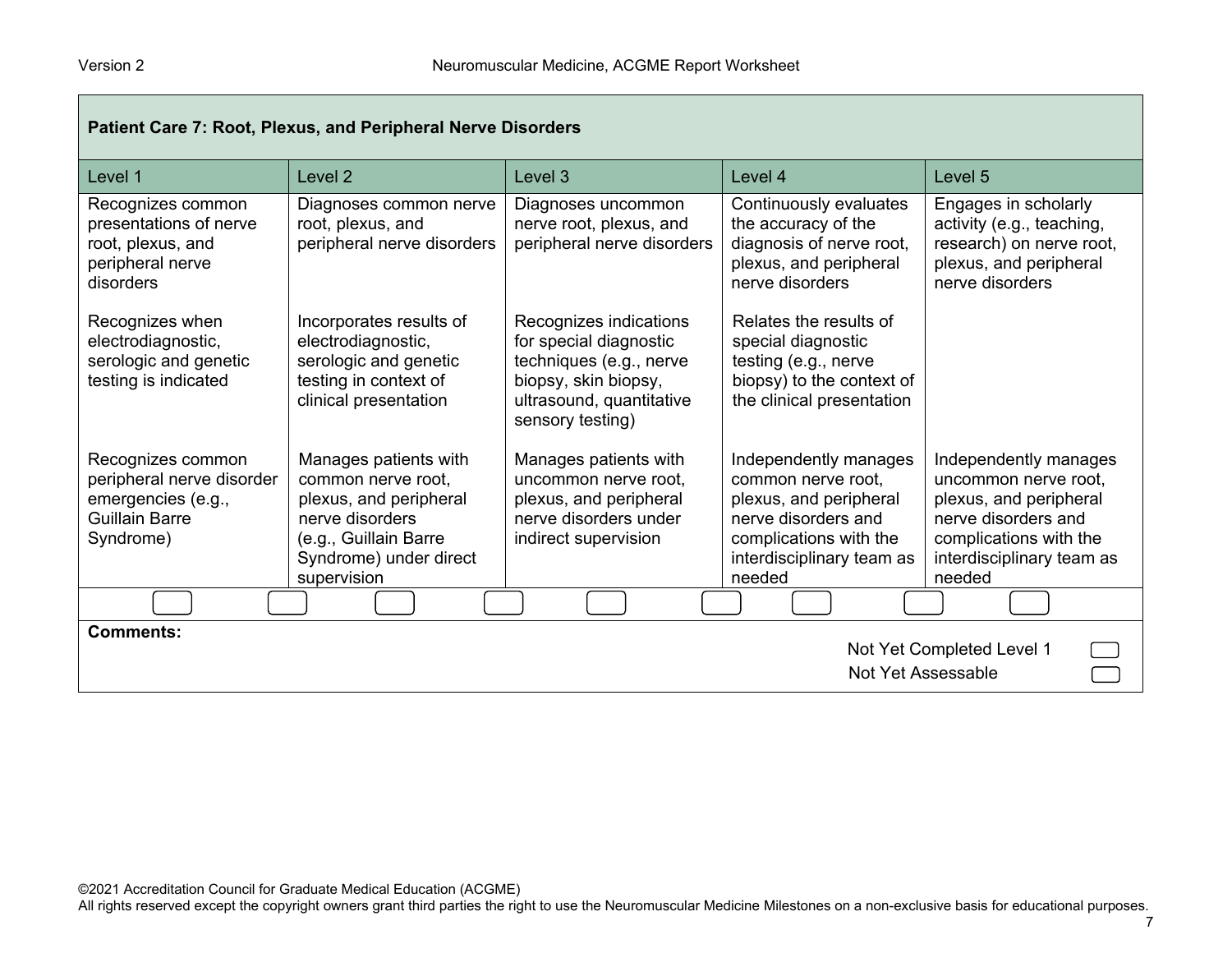| <b>Patient Care 8: Neuromuscular Junction Disorders</b>                                 |                                                                                                                                                             |                                                                                                                                                                                                  |                                                                                                                             |                                                                                                          |
|-----------------------------------------------------------------------------------------|-------------------------------------------------------------------------------------------------------------------------------------------------------------|--------------------------------------------------------------------------------------------------------------------------------------------------------------------------------------------------|-----------------------------------------------------------------------------------------------------------------------------|----------------------------------------------------------------------------------------------------------|
| Level 1                                                                                 | Level <sub>2</sub>                                                                                                                                          | Level <sub>3</sub>                                                                                                                                                                               | Level 4                                                                                                                     | Level 5                                                                                                  |
| Diagnoses common<br>neuromuscular junction<br>disorders                                 | Diagnoses uncommon<br>neuromuscular junction<br>disorders                                                                                                   | Diagnoses neuromuscular<br>junction disorders, even<br>when the presentation is<br>atypical                                                                                                      | Distinguishes worsening<br>of neuromuscular<br>junction disorders from<br>complications of<br>treatment or new<br>disorders | Engages in scholarly<br>activity (e.g., teaching,<br>research) in<br>neuromuscular junction<br>disorders |
| Recognizes when<br>electrodiagnostic and<br>serologic testing are<br>indicated          | Incorporates results of<br>electrodiagnostic and<br>serologic testing in<br>context of clinical<br>presentation (e.g., false<br>positives, false negatives) | Recognizes indications<br>for special diagnostic<br>techniques (e.g., single<br>fiber EMG); tracks<br>disease activity with<br>formal scales and patient<br>reported outcome<br>measures (PROMs) | Recognizes when<br>genetic testing is<br>indicated (e.g.,<br>congenital myasthenic<br>syndromes)                            |                                                                                                          |
| Recognizes common<br>neuromuscular junction<br>emergencies (e.g.,<br>myasthenic crisis) | Manages common<br>neuromuscular junction<br>emergencies                                                                                                     | Manages uncommon<br>neuromuscular junction<br>disorders                                                                                                                                          | Manages patients with<br>refractory<br>neuromuscular junction<br>disorders                                                  | Manages patient with<br>neuromuscular junction<br>disorders and complex<br>co-morbidities                |
|                                                                                         |                                                                                                                                                             |                                                                                                                                                                                                  |                                                                                                                             |                                                                                                          |
| <b>Comments:</b><br>Not Yet Completed Level 1<br>Not Yet Assessable                     |                                                                                                                                                             |                                                                                                                                                                                                  |                                                                                                                             |                                                                                                          |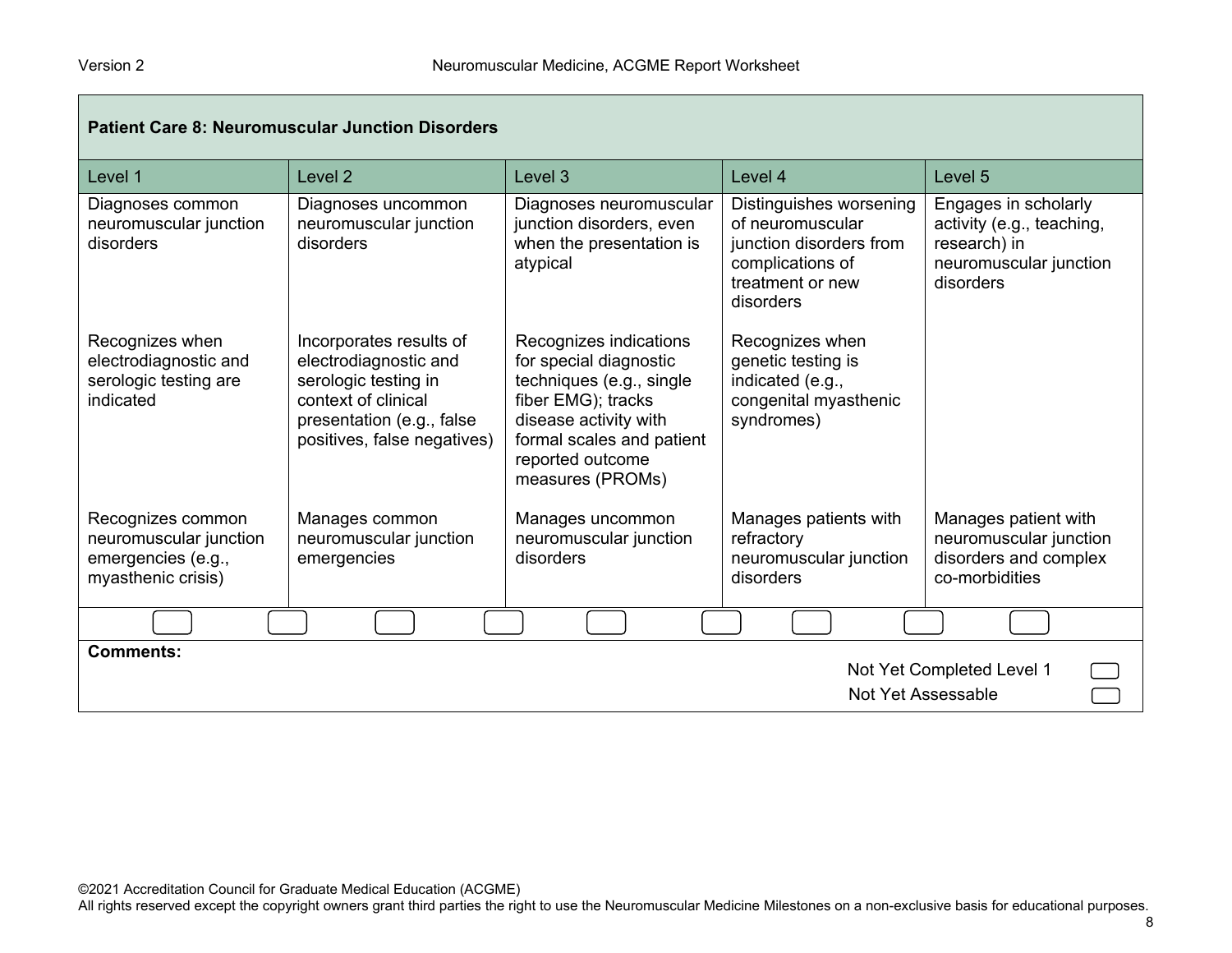| <b>Patient Care 9: Myopathies</b>                                                                                                                                     |                                                                                                                                                                                                                                                |                                                                                                                                          |                                                                                                                                                                  |                                                                              |
|-----------------------------------------------------------------------------------------------------------------------------------------------------------------------|------------------------------------------------------------------------------------------------------------------------------------------------------------------------------------------------------------------------------------------------|------------------------------------------------------------------------------------------------------------------------------------------|------------------------------------------------------------------------------------------------------------------------------------------------------------------|------------------------------------------------------------------------------|
| Level 1                                                                                                                                                               | Level <sub>2</sub>                                                                                                                                                                                                                             | Level <sub>3</sub>                                                                                                                       | Level 4                                                                                                                                                          | Level 5                                                                      |
| Recognizes common<br>presentations of<br>myopathies                                                                                                                   | Diagnoses common<br>myopathies                                                                                                                                                                                                                 | Diagnoses uncommon<br>myopathies                                                                                                         | Distinguishes worsening<br>of myopathies from<br>complications of<br>treatment or new<br>disorders                                                               | Engages in scholarly<br>activity (e.g., teaching,<br>research) on myopathies |
| Recognizes when<br>electrodiagnostic and<br>serologic testing is<br>indicated                                                                                         | Incorporates results of<br>electrodiagnostic and<br>serologic testing in the<br>context of the clinical<br>presentation (e.g., false<br>negatives and false<br>positives); recognizes<br>when genetic testing or<br>muscle biopsy is indicated | Interprets genetic testing<br>and/or findings on muscle<br>biopsy in the context of<br>the clinical presentation                         | Discusses the<br>implications of variants<br>of uncertain significance<br>on genetic testing and<br>interprets in the context<br>of the clinical<br>presentation |                                                                              |
| Prescribes basic<br>orthotics, mobility aids,<br>and therapies (e.g.,<br>physical therapy [PT],<br>occupational therapy<br>[OT], speech therapy<br>[ST]) as indicated | Manages patients with<br>common myopathies;<br>provides collaborative<br>care with relevant medical<br>specialties                                                                                                                             | Recognizes medical<br>complications of<br>myopathies, including<br>respiratory failure, cardiac<br>disease, and ocular<br>manifestations | Manages patients with<br>uncommon myopathies,<br>including genetic<br>counseling and goals of<br>care for those with<br>inherited myopathies                     | Manages patients with<br>myopathies and complex<br>co-morbidities            |
|                                                                                                                                                                       |                                                                                                                                                                                                                                                |                                                                                                                                          |                                                                                                                                                                  |                                                                              |
| <b>Comments:</b><br>Not Yet Completed Level 1<br>Not Yet Assessable                                                                                                   |                                                                                                                                                                                                                                                |                                                                                                                                          |                                                                                                                                                                  |                                                                              |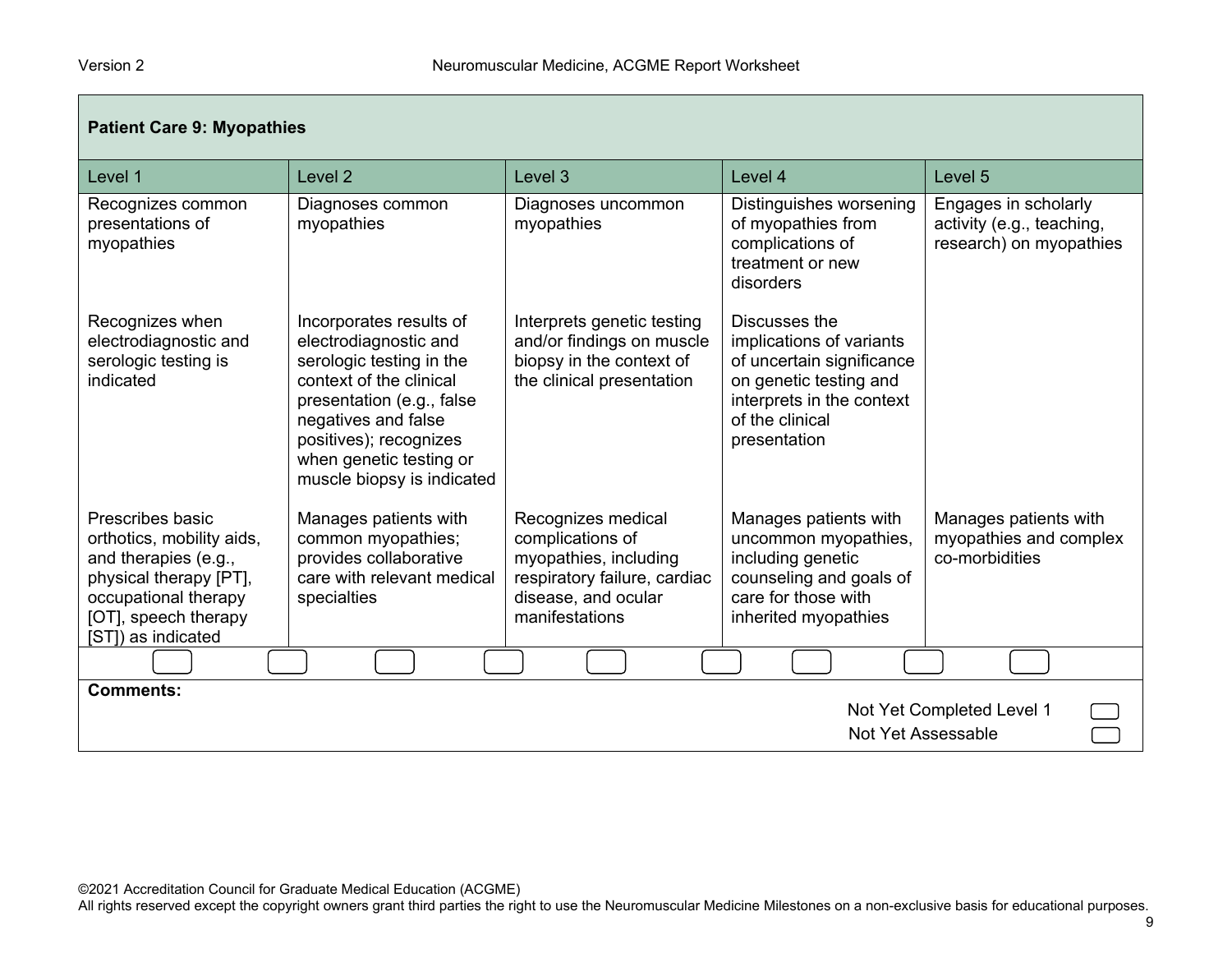| <b>Patient Care 10: Digital Health</b>                                                                                                      |                                                                                                                           |                                                                                                                |                                                                                           |                                                                                                     |  |
|---------------------------------------------------------------------------------------------------------------------------------------------|---------------------------------------------------------------------------------------------------------------------------|----------------------------------------------------------------------------------------------------------------|-------------------------------------------------------------------------------------------|-----------------------------------------------------------------------------------------------------|--|
| Level 1                                                                                                                                     | Level 2                                                                                                                   | Level 3                                                                                                        | Level 4                                                                                   | Level 5                                                                                             |  |
| Expands use of the<br>electronic health record<br>(EHR) to include and<br>reconcile secondary data<br>sources in patient care<br>activities | Utilizes EHR capabilities<br>and identifies use for<br>digital or remote<br>monitoring data in<br>patient care activities | Utilizes EHR capabilities to<br>manage and monitor<br>patients, including through<br>patient-reported outcomes | Uses the EHR to<br>communicate complex<br>care plans with patients<br>and other providers | Leads improvements in the<br>EHR specific for<br>neuromuscular patients                             |  |
| Initiates and carries out a<br>telehealth visit                                                                                             | Identifies which clinical<br>situations can be<br>managed through a<br>telehealth visit                                   | Demonstrates the ability to<br>perform a neuromuscular<br>history and examination in<br>a telehealth visit     | Uses telehealth visits<br>for complex patient<br>management                               | Innovates and leads in the<br>use of emerging<br>technologies for care of<br>neuromuscular patients |  |
|                                                                                                                                             |                                                                                                                           |                                                                                                                |                                                                                           |                                                                                                     |  |
| <b>Comments:</b><br>Not Yet Completed Level 1<br>Not Yet Assessable                                                                         |                                                                                                                           |                                                                                                                |                                                                                           |                                                                                                     |  |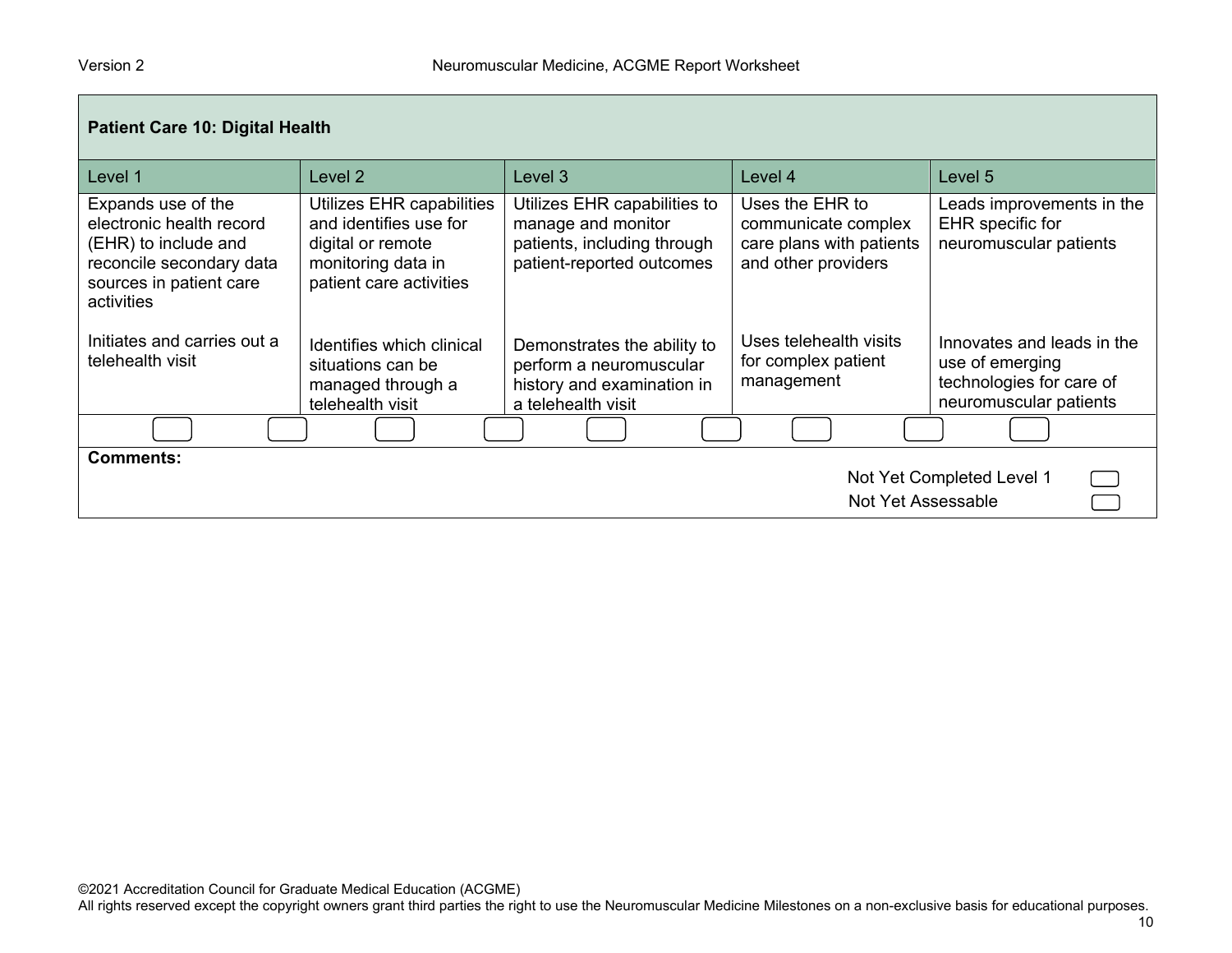| <b>Medical Knowledge 1: Localization</b>                       |                                                                                                                      |                                                                                                                                                                                |                                                                                                                                                                                                          |                                                                                                                                                                                                                       |
|----------------------------------------------------------------|----------------------------------------------------------------------------------------------------------------------|--------------------------------------------------------------------------------------------------------------------------------------------------------------------------------|----------------------------------------------------------------------------------------------------------------------------------------------------------------------------------------------------------|-----------------------------------------------------------------------------------------------------------------------------------------------------------------------------------------------------------------------|
| Level 1                                                        | Level <sub>2</sub>                                                                                                   | Level 3                                                                                                                                                                        | Level 4                                                                                                                                                                                                  | Level 5                                                                                                                                                                                                               |
| Localizes neuromuscular<br>lesions to general<br>components    | <b>Accurately localizes</b><br>neuromuscular lesions to<br>specific components                                       | <b>Accurately localizes</b><br>neuromuscular lesions<br>and recognizes pitfalls in<br>localization, as well as<br>potential sources of error                                   | <b>Efficiently and</b><br>accurately localizes<br>neuromuscular lesions,<br>including focal and<br>multifocal peripheral<br>nerve lesions and<br>generalized<br>neuromuscular and<br>autonomic disorders | Consistently<br>demonstrates<br>sophisticated and detailed<br>localization of<br>neuromuscular lesions by<br>combining clinical,<br>neurophysiologic, imaging<br>and laboratory testing<br>using efficient approaches |
| Describes basic anatomy<br>of the peripheral nervous<br>system | Recognizes localization to<br>the brachial plexus as<br>opposed to radicular or<br>focal peripheral nerve<br>process | Recognizes precise<br>localization to elements of<br>the brachial plexus (e.g.,<br>cord, trunk) and<br>distinguishes it from<br>radicular or focal<br>peripheral nerve process | Recognizes anatomic<br>variants (e.g., prefixed<br>plexus, Riche-Cannieu<br>anastomosis)                                                                                                                 |                                                                                                                                                                                                                       |
|                                                                |                                                                                                                      |                                                                                                                                                                                |                                                                                                                                                                                                          |                                                                                                                                                                                                                       |
| <b>Comments:</b>                                               |                                                                                                                      |                                                                                                                                                                                |                                                                                                                                                                                                          | Not Yet Completed Level 1<br>Not Yet Assessable                                                                                                                                                                       |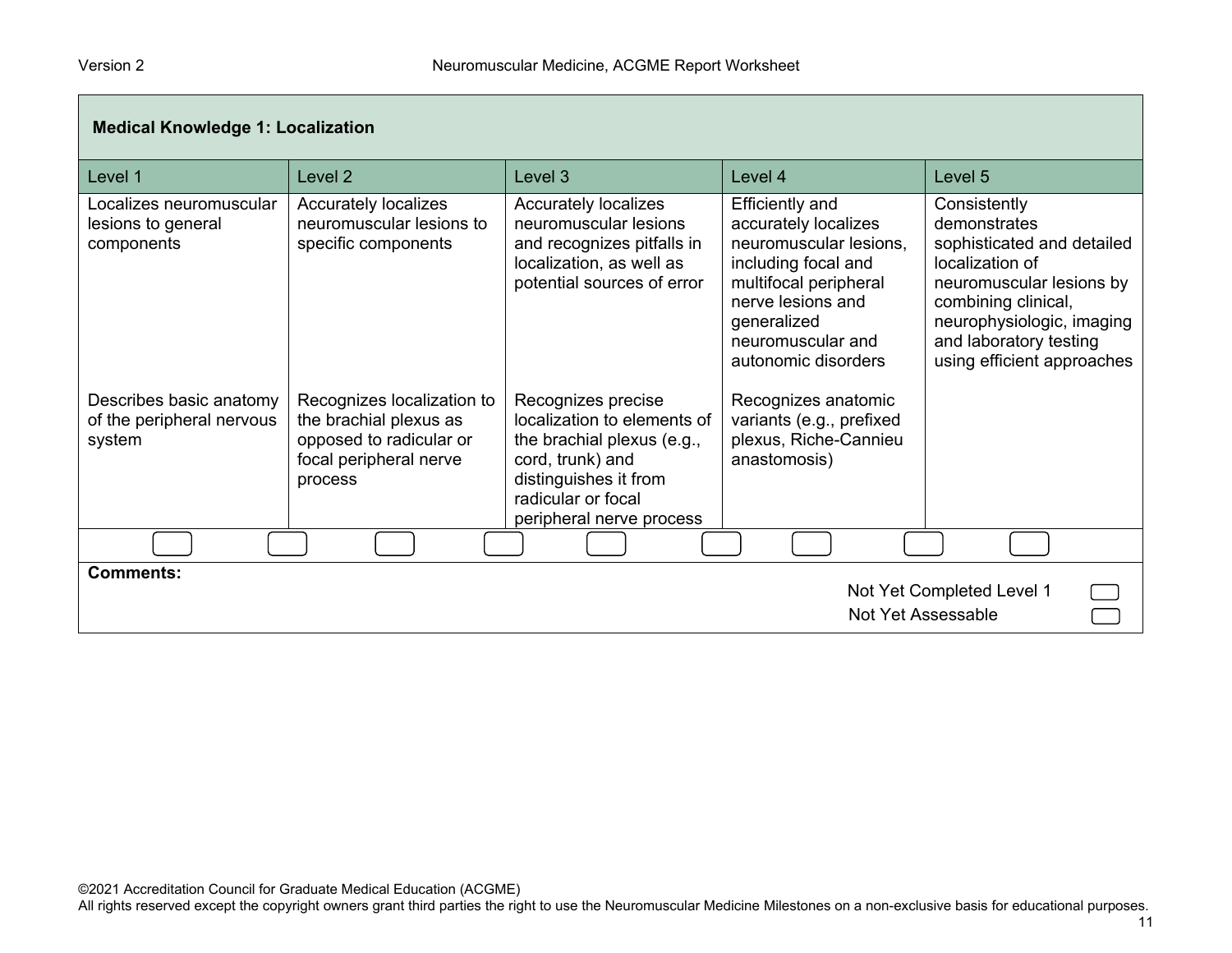| <b>Medical Knowledge 2: Formulation</b>                                                                                                          |                                                                                                                                      |                                                                                                                                     |                                                                                                       |                                                                                      |
|--------------------------------------------------------------------------------------------------------------------------------------------------|--------------------------------------------------------------------------------------------------------------------------------------|-------------------------------------------------------------------------------------------------------------------------------------|-------------------------------------------------------------------------------------------------------|--------------------------------------------------------------------------------------|
| Level 1                                                                                                                                          | Level 2                                                                                                                              | Level 3                                                                                                                             | Level 4                                                                                               | Level 5                                                                              |
| Summarizes key<br>elements of history and<br>exam and generates a<br>relevant differential<br>diagnosis                                          | Synthesizes information<br>to focus and prioritize<br>diagnostic possibilities for<br>neuromuscular disorders                        | <b>Efficiently synthesizes</b><br>information to focus and<br>prioritize diagnostic<br>possibilities                                | Continuously<br>reconsiders diagnostic<br>possibilities in response<br>to new clinical<br>information | <b>Effectively educates</b><br>others about<br>neuromuscular diagnostic<br>reasoning |
| Correlates under<br>guidance the clinical<br>presentation with basic<br>anatomy but not with<br>pathophysiology of nerve<br>and muscle disorders | Correlates under<br>guidance the clinical<br>presentation with basic<br>anatomy and<br>pathophysiology of<br>neuromuscular disorders | Independently correlates<br>the clinical presentation<br>with detailed anatomy and<br>pathophysiology of<br>neuromuscular disorders | Demonstrates<br>sophisticated and<br>detailed knowledge of<br>neuromuscular<br>disorders              | Discriminates coexisting<br>multiple neurologic and<br>neuromuscular diagnoses       |
|                                                                                                                                                  |                                                                                                                                      |                                                                                                                                     |                                                                                                       |                                                                                      |
| <b>Comments:</b><br>Not Yet Completed Level 1<br>Not Yet Assessable                                                                              |                                                                                                                                      |                                                                                                                                     |                                                                                                       |                                                                                      |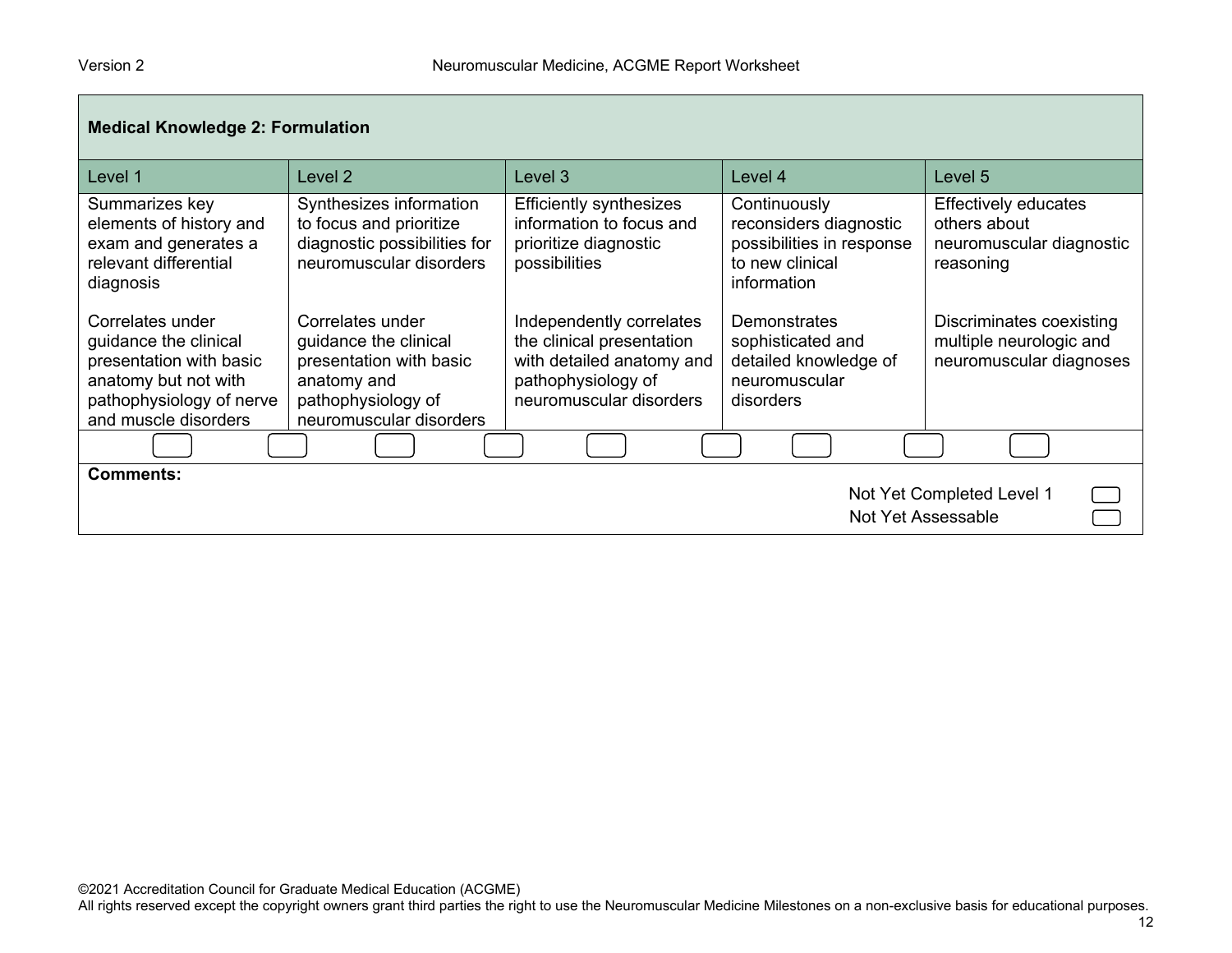┍

| <b>Medical Knowledge 3: Diagnostic Investigation</b>                                                          |                                                                                                                                         |                                                                                                                                                                                                                                     |                                                                                                                                                                                                                                                          |                                                                                          |
|---------------------------------------------------------------------------------------------------------------|-----------------------------------------------------------------------------------------------------------------------------------------|-------------------------------------------------------------------------------------------------------------------------------------------------------------------------------------------------------------------------------------|----------------------------------------------------------------------------------------------------------------------------------------------------------------------------------------------------------------------------------------------------------|------------------------------------------------------------------------------------------|
| Level 1                                                                                                       | Level <sub>2</sub>                                                                                                                      | Level 3                                                                                                                                                                                                                             | Level 4                                                                                                                                                                                                                                                  | Level 5                                                                                  |
| Summarizes key<br>elements of history and<br>exam findings and<br>generates a broad<br>differential diagnosis | Identifies the first steps in<br>working up common<br>neuromuscular disorders                                                           | <b>Efficiently synthesizes</b><br>information to focus and<br>prioritize diagnostic<br>possibilities                                                                                                                                | Continuously<br>reconsiders diagnostic<br>possibilities in response<br>to new clinical<br>information                                                                                                                                                    | Effectively educates<br>others about<br>neuromuscular diagnostic<br>reasoning            |
| Recognizes common<br>indications for serologic<br>and electrodiagnostic<br>testing                            | Sequences laboratory<br>testing, electrodiagnostic<br>testing, imaging, and<br>genetic testing for<br>common neuromuscular<br>disorders | Integrates the use of<br>nerve and muscle<br>imaging (e.g., ultrasound,<br>magnetic resonance<br>imaging [MRI]) into the<br>diagnostic process;<br>recognizes the indications<br>for nerve and muscle<br>biopsy and genetic testing | Reconciles conflicting<br>data from diagnostic<br>tests and the clinical<br>presentation; efficiently<br>provides genetic testing<br>suited to the clinical<br>situation (e.g., single<br>gene versus panel<br>testing versus whole<br>exome sequencing) | Engages in scholarly<br>activity on diagnostic<br>testing for neuromuscular<br>disorders |
|                                                                                                               |                                                                                                                                         |                                                                                                                                                                                                                                     |                                                                                                                                                                                                                                                          |                                                                                          |
| <b>Comments:</b><br>Not Yet Completed Level 1<br>Not Yet Assessable                                           |                                                                                                                                         |                                                                                                                                                                                                                                     |                                                                                                                                                                                                                                                          |                                                                                          |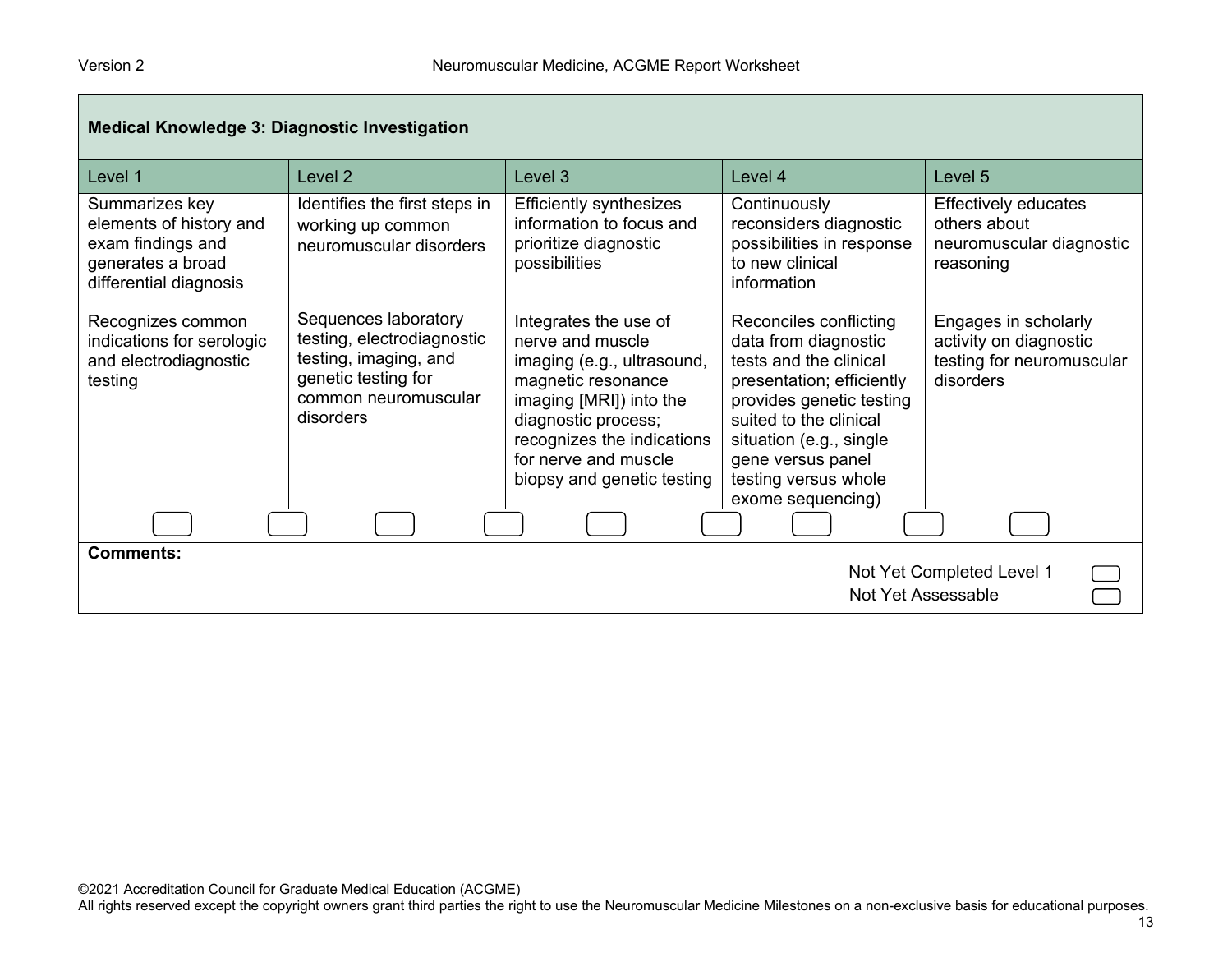| <b>Medical Knowledge 4: Muscle and Nerve Pathology</b>                                                                                                                                                       |                                                                                                                                                                                                          |                                                                                                                                                                                                                |                                                                                   |                                                                                            |
|--------------------------------------------------------------------------------------------------------------------------------------------------------------------------------------------------------------|----------------------------------------------------------------------------------------------------------------------------------------------------------------------------------------------------------|----------------------------------------------------------------------------------------------------------------------------------------------------------------------------------------------------------------|-----------------------------------------------------------------------------------|--------------------------------------------------------------------------------------------|
| Level 1                                                                                                                                                                                                      | Level 2                                                                                                                                                                                                  | Level 3                                                                                                                                                                                                        | Level 4                                                                           | Level 5                                                                                    |
| Demonstrates the ability<br>to identify specific stains<br>and differentiate tissue<br>types, as well as<br>knowledge of normal and<br>abnormal histopathology<br>of peripheral nerve and<br>skeletal muscle | Demonstrates knowledge<br>of tissue fixation and<br>utility of specific stains,<br>and recognizes common<br>pathologic findings and<br>technical artifacts in nerve<br>and muscle biopsy<br>preparations | Demonstrates advanced<br>knowledge of abnormal<br>histopathology of<br>peripheral nerve and<br>skeletal muscle, and<br>correlates the nerve and<br>muscle biopsy findings<br>with the clinical<br>presentation | Recognizes uncommon<br>pathologic findings in<br>nerve and muscle<br>preparations | Independently interprets<br>nerve and muscle biopsy<br>specimens and generates<br>a report |
|                                                                                                                                                                                                              |                                                                                                                                                                                                          |                                                                                                                                                                                                                |                                                                                   |                                                                                            |
| <b>Comments:</b><br>Not Yet Completed Level 1<br>Not Yet Assessable                                                                                                                                          |                                                                                                                                                                                                          |                                                                                                                                                                                                                |                                                                                   |                                                                                            |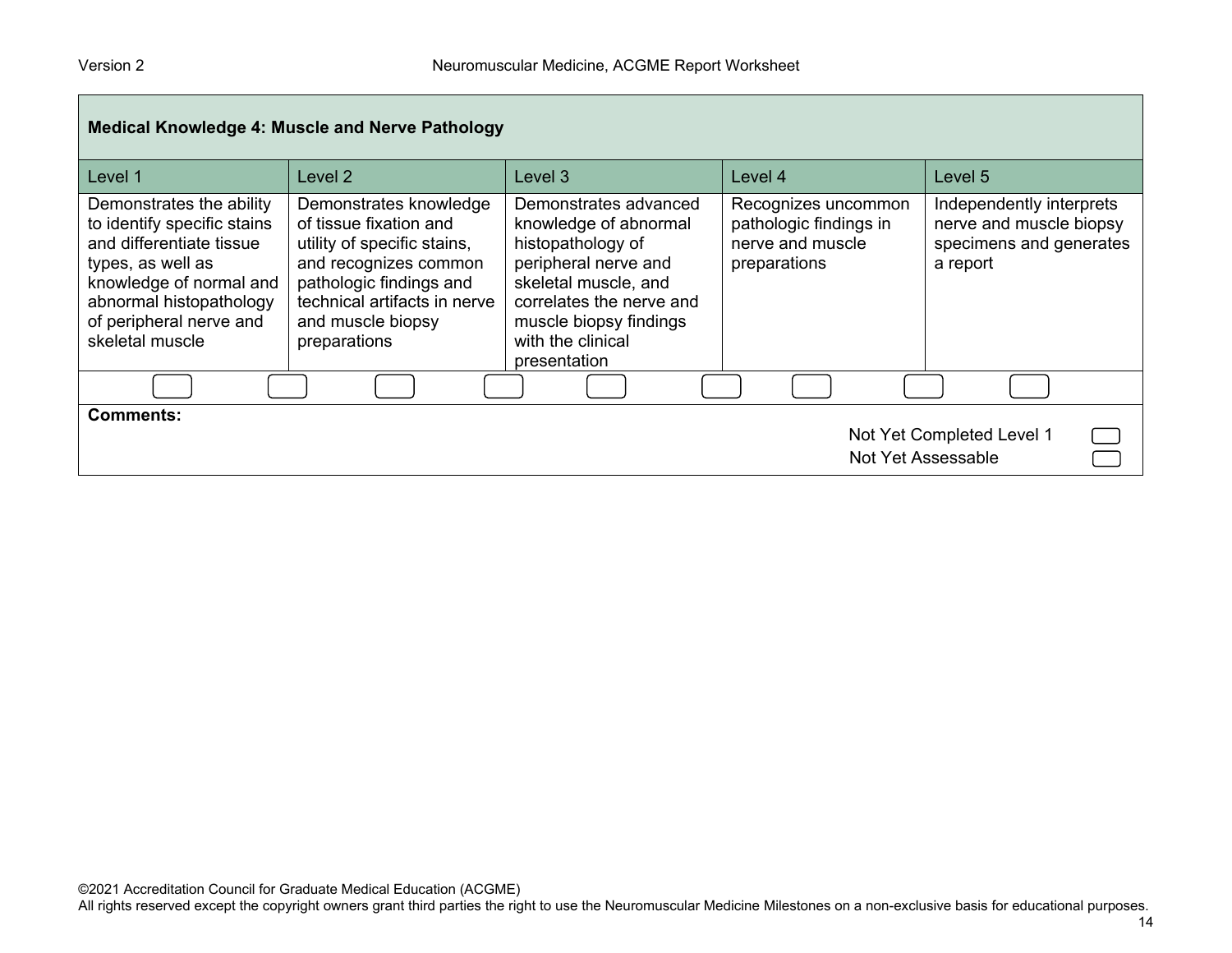| Systems-Based Practice 1: Patient Safety and Quality Improvement                                 |                                                                                |                                                                                                 |                                                                                                                         |                                                                                                                       |
|--------------------------------------------------------------------------------------------------|--------------------------------------------------------------------------------|-------------------------------------------------------------------------------------------------|-------------------------------------------------------------------------------------------------------------------------|-----------------------------------------------------------------------------------------------------------------------|
| Level 1                                                                                          | Level 2                                                                        | Level 3                                                                                         | Level 4                                                                                                                 | Level 5                                                                                                               |
| Demonstrates<br>knowledge of commonly<br>reported patient safety<br>events                       | Identifies system factors<br>that lead to patient safety<br>events             | Participates in analysis of<br>patient safety events                                            | Conducts analysis of<br>patient safety events<br>and offers error<br>prevention strategies                              | Actively engages teams<br>and processes to modify<br>systems to prevent<br>patient safety events                      |
| <b>Demonstrates</b><br>knowledge of how to<br>report patient safety<br>events                    | Reports patient safety<br>events through<br>institutional reporting<br>systems | Participates in disclosure<br>of patient safety events to<br>patients and patients'<br>families | Discloses patient safety<br>events to patients and<br>patients' families                                                | Role models or mentors<br>others in the disclosure of<br>patient safety events                                        |
| <b>Demonstrates</b><br>knowledge of basic<br>quality improvement<br>methodologies and<br>metrics | Describes local quality<br>improvement initiatives                             | Participates in local<br>quality improvement<br>initiatives                                     | Demonstrates the skills<br>required to identify,<br>develop, implement,<br>and analyze a quality<br>improvement project | Creates, implements, and<br>assesses quality<br>improvement initiatives at<br>the institutional or<br>community level |
|                                                                                                  |                                                                                |                                                                                                 |                                                                                                                         |                                                                                                                       |
| <b>Comments:</b><br>Not Yet Completed Level 1                                                    |                                                                                |                                                                                                 |                                                                                                                         |                                                                                                                       |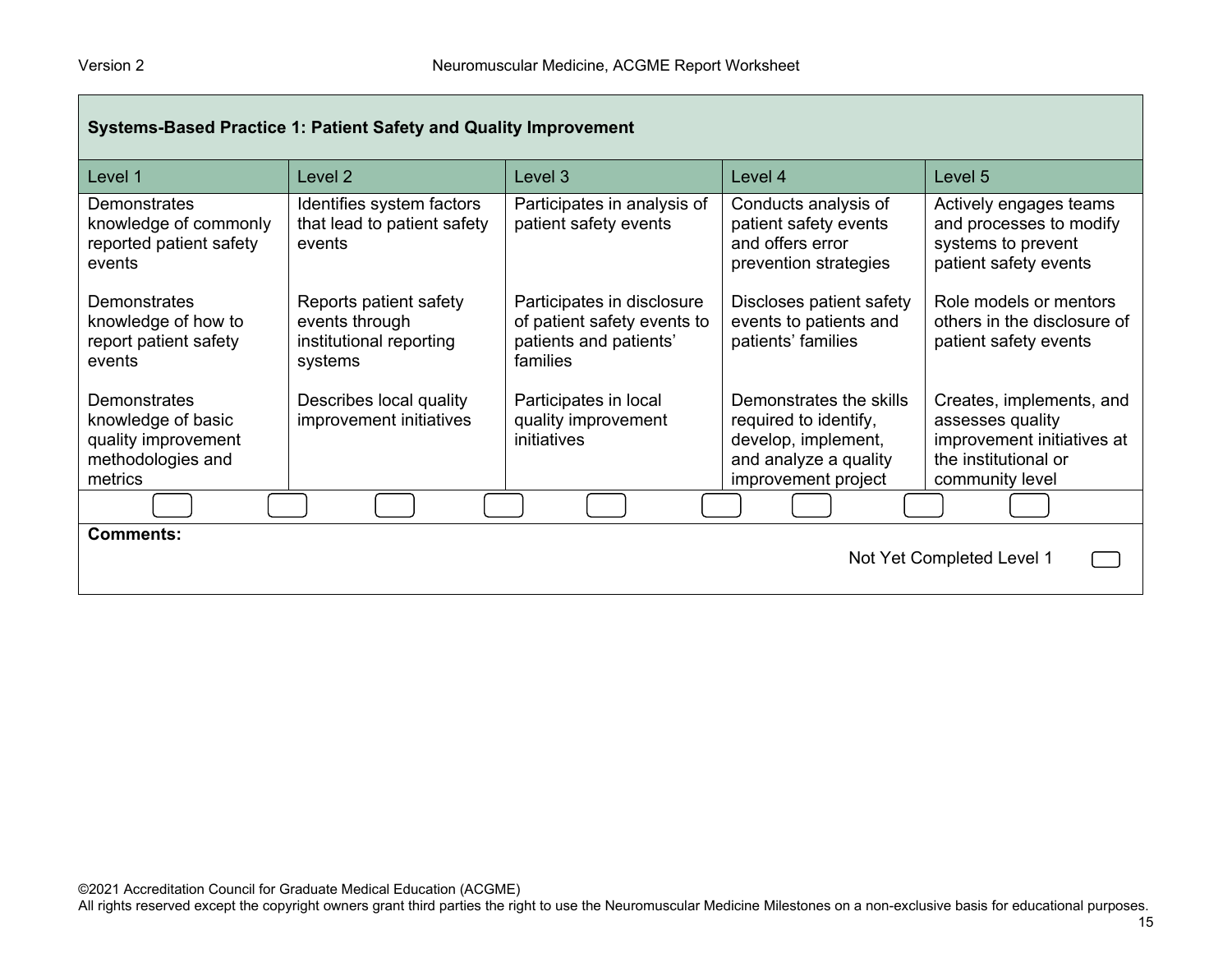| Systems-Based Practice 2: System Navigation for Patient-Centered Care                             |                                                                                                                                          |                                                                                                                                           |                                                                                                                                                              |                                                                                                                                 |
|---------------------------------------------------------------------------------------------------|------------------------------------------------------------------------------------------------------------------------------------------|-------------------------------------------------------------------------------------------------------------------------------------------|--------------------------------------------------------------------------------------------------------------------------------------------------------------|---------------------------------------------------------------------------------------------------------------------------------|
| Level 1                                                                                           | Level 2                                                                                                                                  | Level 3                                                                                                                                   | Level 4                                                                                                                                                      | Level 5                                                                                                                         |
| <b>Demonstrates</b><br>knowledge of care<br>coordination                                          | Coordinates care of<br>patients in routine clinical<br>situations effectively using<br>the roles of<br>interprofessional team<br>members | Coordinates care of<br>patients in complex<br>clinical situations,<br>effectively using the roles<br>of interprofessional team<br>members | Role models effective<br>coordination of patient-<br>centered care among<br>different disciplines and<br>specialties                                         | Demonstrates skills in<br>developing and<br>implementing new inter-<br>professional care models                                 |
| Performs safe and<br>effective transitions of<br>care/hand-offs in routine<br>clinical situations | Performs safe and<br>effective transitions of<br>care/hand-offs in complex<br>clinical situations                                        | Supervises transitions of<br>care/hand-offs by other<br>team members                                                                      | Role models safe and<br>effective transitions of<br>care/hand-offs within<br>and across health care<br>delivery systems,<br>including outpatient<br>settings | Improves quality of<br>transitions of care within<br>and across health care<br>delivery systems to<br>optimize patient outcomes |
|                                                                                                   |                                                                                                                                          |                                                                                                                                           |                                                                                                                                                              |                                                                                                                                 |
| <b>Comments:</b><br>Not Yet Completed Level 1                                                     |                                                                                                                                          |                                                                                                                                           |                                                                                                                                                              |                                                                                                                                 |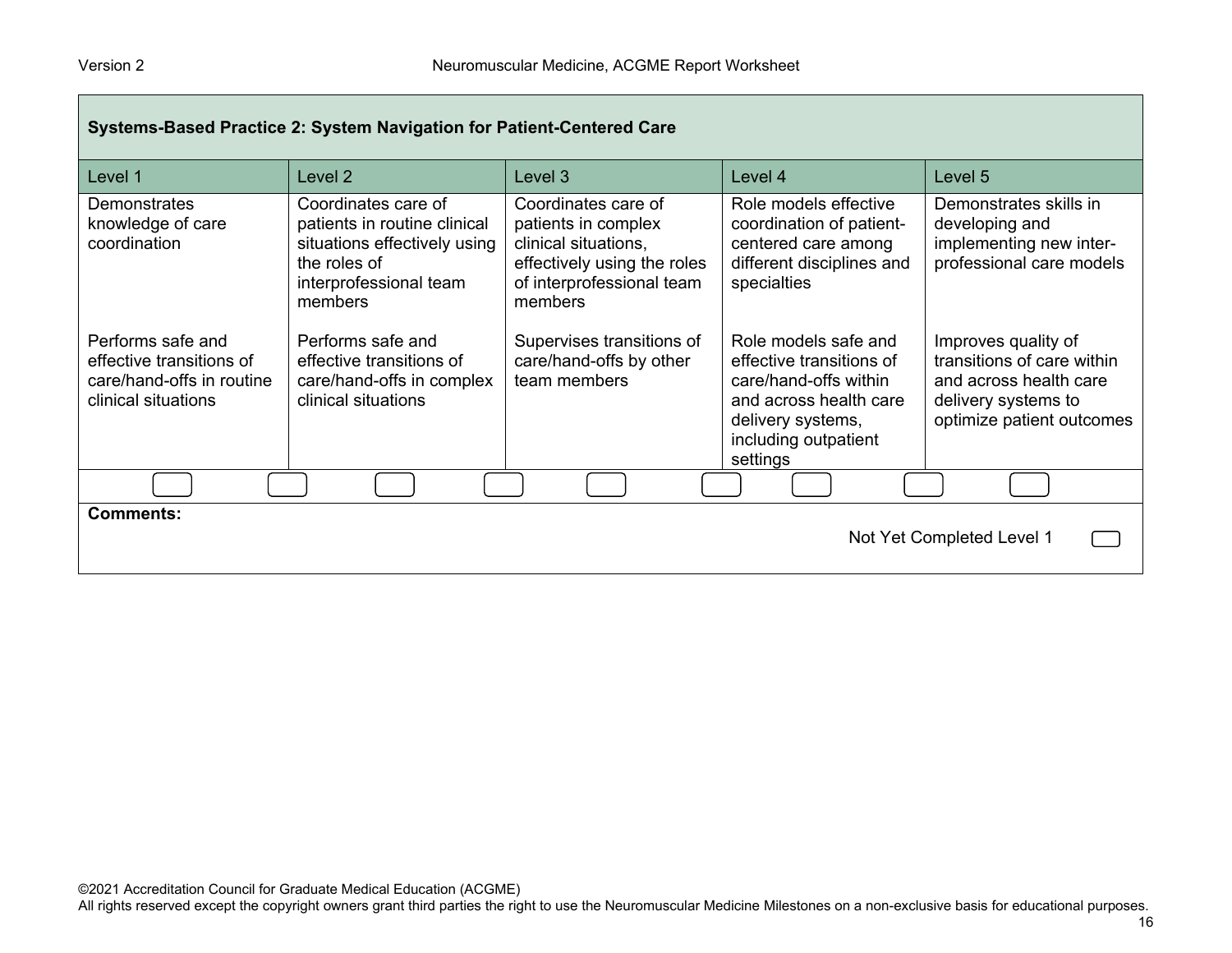| <b>Systems-Based Practice 3: Population Health and Advocacy</b>                                |                                                                                                                                |                                                                                                      |                                                                                                                                            |                                                                                                                    |
|------------------------------------------------------------------------------------------------|--------------------------------------------------------------------------------------------------------------------------------|------------------------------------------------------------------------------------------------------|--------------------------------------------------------------------------------------------------------------------------------------------|--------------------------------------------------------------------------------------------------------------------|
| Level 1                                                                                        | Level 2                                                                                                                        | Level <sub>3</sub>                                                                                   | Level 4                                                                                                                                    | Level 5                                                                                                            |
| <b>Demonstrates</b><br>knowledge of population<br>and community health<br>needs and inequities | Identifies specific<br>population and<br>community health needs<br>and inequities for the local<br>population and<br>community | Effectively uses local<br>resources to meet the<br>needs of a patient<br>population and<br>community | Adapts approach to<br>patient care to provide<br>for the needs of specific<br>populations                                                  | Leads innovations in<br>adapting patient care for<br>populations and<br>communities with health<br>care inequities |
| Describes social<br>determinants of health<br>and their roles in<br>neuromuscular disease      | Identifies behavioral and<br>social interventions that<br>can improve<br>neuromuscular health                                  | Effectively advocates for<br>interventions that can<br>improve social<br>determinants of health      | Implements social and<br>behavioral changes for<br>patients and patients'<br>families that improve<br>health, such as exercise<br>and diet | Leads community-based<br>interventions that improve<br>population health                                           |
|                                                                                                |                                                                                                                                |                                                                                                      |                                                                                                                                            |                                                                                                                    |
| <b>Comments:</b><br>Not Yet Completed Level 1                                                  |                                                                                                                                |                                                                                                      |                                                                                                                                            |                                                                                                                    |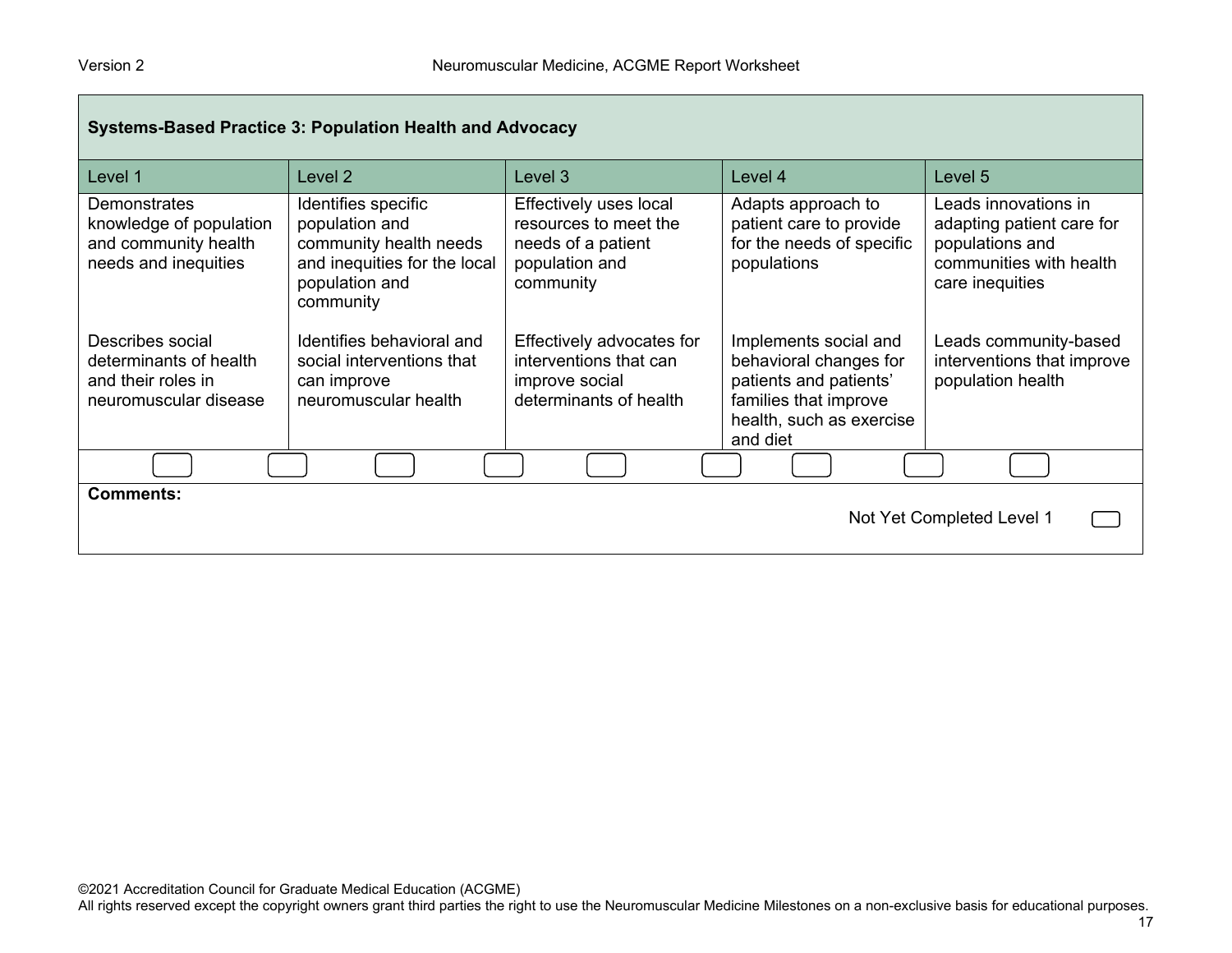| Systems-Based Practice 4: Physician Role in Health Care Systems                                                                                                                  |                                                                                                                                                                            |                                                                                                                                                                                                                           |                                                                                                                                                                                                           |                                                                                                                                                                               |
|----------------------------------------------------------------------------------------------------------------------------------------------------------------------------------|----------------------------------------------------------------------------------------------------------------------------------------------------------------------------|---------------------------------------------------------------------------------------------------------------------------------------------------------------------------------------------------------------------------|-----------------------------------------------------------------------------------------------------------------------------------------------------------------------------------------------------------|-------------------------------------------------------------------------------------------------------------------------------------------------------------------------------|
| Level 1                                                                                                                                                                          | Level <sub>2</sub>                                                                                                                                                         | Level 3                                                                                                                                                                                                                   | Level 4                                                                                                                                                                                                   | Level 5                                                                                                                                                                       |
| Describes how<br>components of a<br>complex health care<br>system are interrelated,<br>and how this impacts<br>patient care                                                      | Identifies how the health<br>care system limits access<br>to care, creates financial<br>burdens to patients, and<br>leads to inequity in care                              | Engages with<br>components of the<br>complex health care<br>system to provide efficient<br>and effective patient care<br>for everyone who needs<br>it, regardless of finances,<br>social status, or insurance<br>coverage | Leads teams to provide<br>efficient and effective<br>patient care by<br>managing components<br>of the complex health<br>care system while<br>advocating for systems<br>changes that address<br>inequities | Leads advocacy efforts<br>for systems change that<br>enhances equitable, high-<br>value, efficient, and<br>effective patient care that<br>is accessible to all who<br>need it |
| Describes basic health<br>care payment systems,<br>(e.g., government,<br>private, public,<br>uninsured care) and<br>practice models                                              | Delivers patient-centered<br>care that considers each<br>patient's medical needs,<br>as well as the payment<br>model                                                       | Engages with patients in<br>shared decision making,<br>informed by each<br>patient's payment model                                                                                                                        | Uses available<br>resources to promote<br>optimal patient care<br>(e.g., community<br>resources, patient<br>assistance resources)<br>considering each<br>patient's payment<br>model                       | Participates in health<br>policy advocacy activities<br>to promote better access<br>and quality of care                                                                       |
| <b>Identifies basic</b><br>knowledge domains for<br>effective transition to<br>practice (e.g.,<br>information technology,<br>legal, billing and coding,<br>financial, personnel) | Demonstrates use of<br>information technology<br>required for medical<br>practice (e.g., electronic<br>health record.<br>documentation required<br>for billing and coding) | Consistently<br>demonstrates timely and<br>accurate documentation,<br>including coding and<br>billing requirements                                                                                                        | Implements changes in<br>individual practice<br>patterns in response to<br>professional<br>requirements and in<br>preparation for practice                                                                | Educates others to<br>prepare them for<br>transition to practice                                                                                                              |
|                                                                                                                                                                                  |                                                                                                                                                                            |                                                                                                                                                                                                                           |                                                                                                                                                                                                           |                                                                                                                                                                               |
| <b>Comments:</b><br>Not Yet Completed Level 1                                                                                                                                    |                                                                                                                                                                            |                                                                                                                                                                                                                           |                                                                                                                                                                                                           |                                                                                                                                                                               |

©2021 Accreditation Council for Graduate Medical Education (ACGME)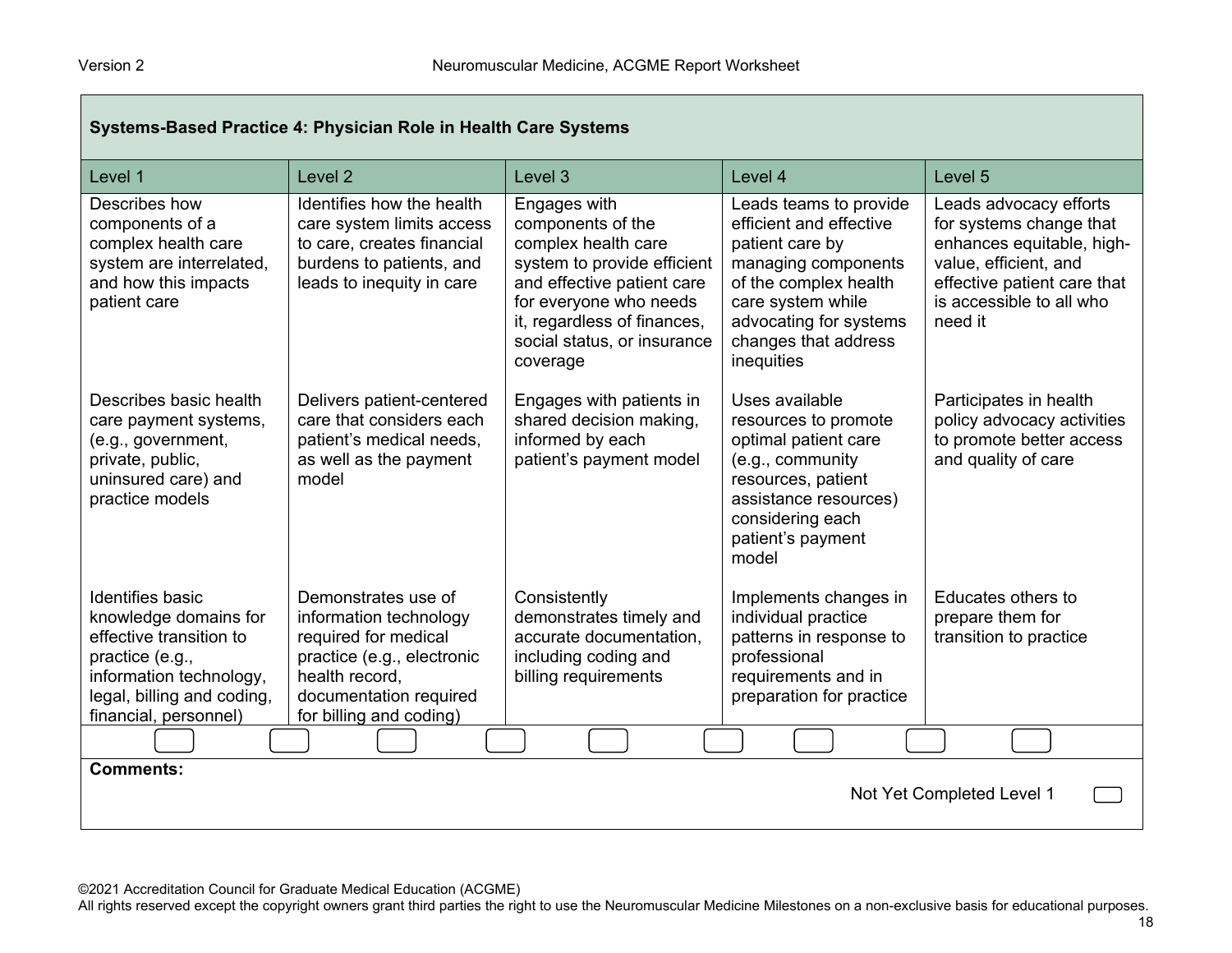| Practice-Based Learning and Improvement 1: Evidence-Based and -Informed Practice                                                                            |                                                                                                                     |                                                                                                                                  |                                                                                                                                                                                       |                                                                                                                                                    |
|-------------------------------------------------------------------------------------------------------------------------------------------------------------|---------------------------------------------------------------------------------------------------------------------|----------------------------------------------------------------------------------------------------------------------------------|---------------------------------------------------------------------------------------------------------------------------------------------------------------------------------------|----------------------------------------------------------------------------------------------------------------------------------------------------|
| Level 1                                                                                                                                                     | Level 2                                                                                                             | Level 3                                                                                                                          | Level 4                                                                                                                                                                               | Level 5                                                                                                                                            |
| Demonstrates how to<br>access and use available<br>evidence, and to<br>incorporate patient<br>preferences and values<br>to the care of a routine<br>patient | Articulates clinical<br>questions and elicits<br>patient preferences and<br>values to guide evidence-<br>based care | Locates and applies the<br>best available evidence,<br>integrated with patient<br>preference, to the care of<br>complex patients | Critically appraises and<br>applies evidence, even<br>in the face of<br>uncertainty, and<br>interprets conflicting<br>evidence to guide care<br>tailored to the individual<br>patient | Coaches others to<br>critically appraise and<br>apply evidence for<br>complex patients, and/or<br>participates in the<br>development of guidelines |
|                                                                                                                                                             |                                                                                                                     |                                                                                                                                  |                                                                                                                                                                                       |                                                                                                                                                    |
| <b>Comments:</b><br>Not Yet Completed Level 1                                                                                                               |                                                                                                                     |                                                                                                                                  |                                                                                                                                                                                       |                                                                                                                                                    |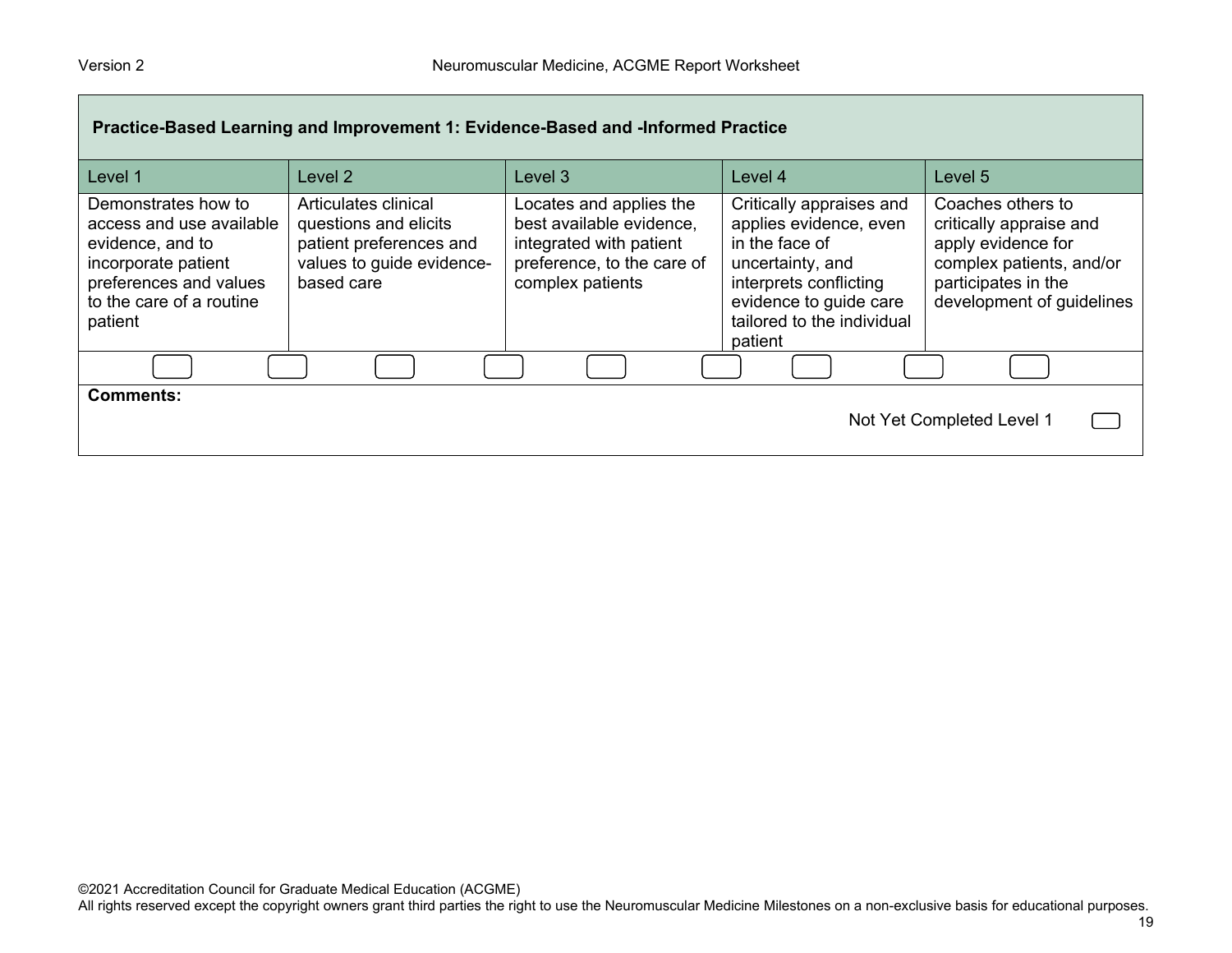| Practice-Based Learning and Improvement 2: Reflective Practice and Commitment to Personal Growth      |                                                                                                                        |                                                                                                              |                                                                                                                                      |                                                                              |
|-------------------------------------------------------------------------------------------------------|------------------------------------------------------------------------------------------------------------------------|--------------------------------------------------------------------------------------------------------------|--------------------------------------------------------------------------------------------------------------------------------------|------------------------------------------------------------------------------|
| Level 1                                                                                               | Level <sub>2</sub>                                                                                                     | Level 3                                                                                                      | Level 4                                                                                                                              | Level 5                                                                      |
| Accepts responsibility for<br>personal and<br>professional<br>development by<br>establishing goals    | Demonstrates openness<br>to performance data<br>(feedback and other<br>input) to inform goals                          | Seeks performance data<br>sporadically, with<br>adaptability and humility                                    | Seeks performance<br>data consistently                                                                                               | Role models seeking<br>performance data with<br>adaptability and humility    |
| Identifies the factors that<br>contribute to gap(s)<br>between expectations<br>and actual performance | Analyzes and reflects on<br>the factors that contribute<br>to gap(s) between<br>expectations and actual<br>performance | Institutes behavioral<br>change(s) to narrow the<br>gap(s) between<br>expectations and actual<br>performance | Challenges<br>assumptions and<br>considers alternatives in<br>narrowing the gap(s)<br>between expectations<br>and actual performance | Coaches others on<br>reflective practice                                     |
| Actively seeks<br>opportunities to improve                                                            | Designs and implements<br>a learning plan, with<br>prompting                                                           | Independently creates<br>and implements a<br>learning plan                                                   | Uses performance data<br>to measure the<br>effectiveness of the<br>learning plan, and,<br>when necessary,<br>improves it             | Facilitates the design and<br>implementation of<br>learning plans for others |
|                                                                                                       |                                                                                                                        |                                                                                                              |                                                                                                                                      |                                                                              |
| <b>Comments:</b><br>Not Yet Completed Level 1                                                         |                                                                                                                        |                                                                                                              |                                                                                                                                      |                                                                              |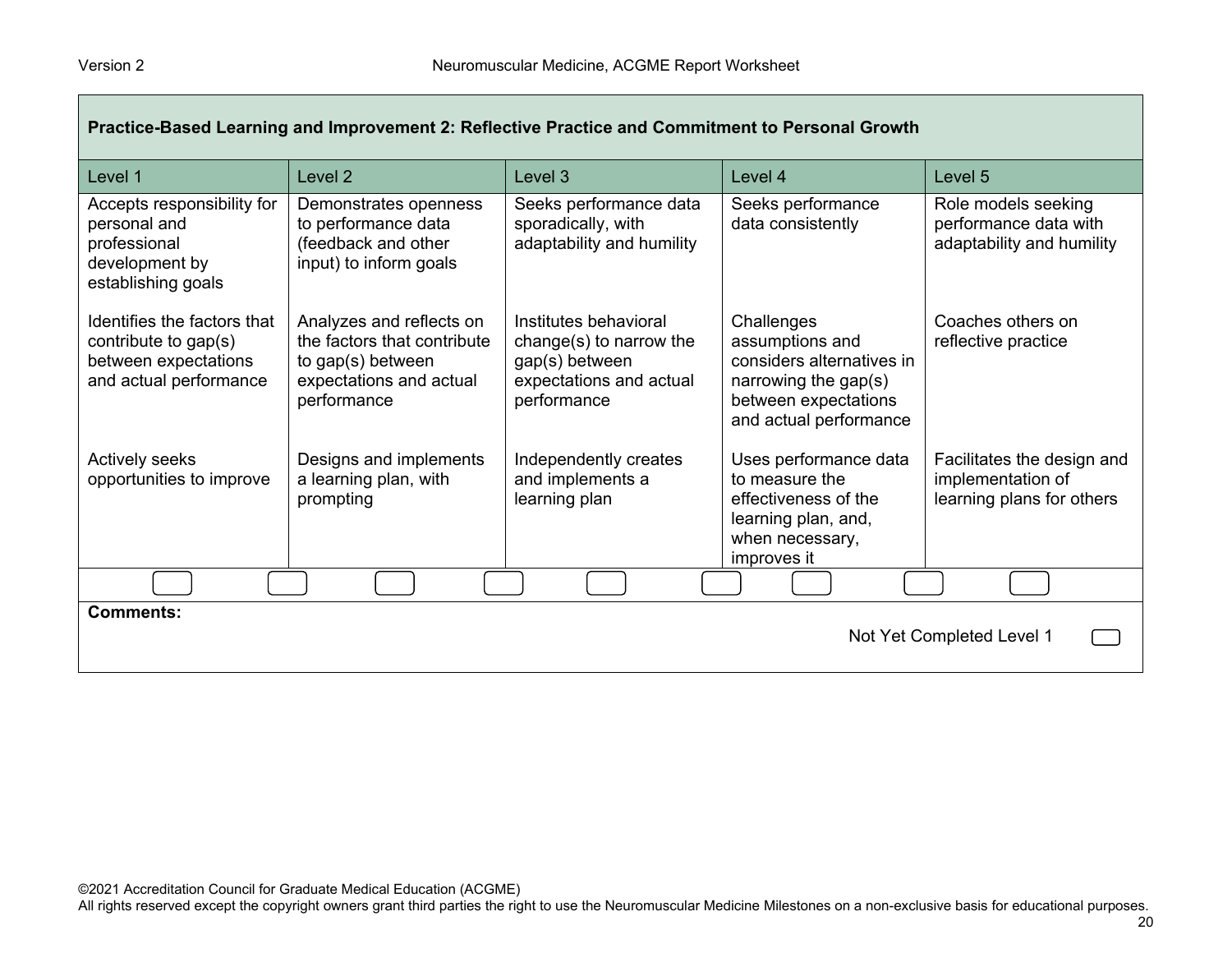| <b>Professionalism 1: Professional Behavior and Ethical Principles</b>                                 |                                                                                                                                   |                                                                                       |                                                                                                             |                                                                                                                                           |
|--------------------------------------------------------------------------------------------------------|-----------------------------------------------------------------------------------------------------------------------------------|---------------------------------------------------------------------------------------|-------------------------------------------------------------------------------------------------------------|-------------------------------------------------------------------------------------------------------------------------------------------|
| Level 1                                                                                                | Level 2                                                                                                                           | Level 3                                                                               | Level 4                                                                                                     | Level 5                                                                                                                                   |
| Identifies and describes<br>potential triggers for<br>professionalism lapses<br>and how to report them | Demonstrates insight into<br>professional behavior in<br>routine situations and<br>takes responsibility for<br>one's own behavior | <b>Demonstrates</b><br>professional behavior in<br>complex or stressful<br>situations | Intervenes to prevent<br>professionalism lapses<br>in oneself and others                                    | Coaches others when<br>their behavior fails to<br>meet professional<br>expectations                                                       |
| Demonstrates<br>knowledge of ethical<br>principles related to<br>patient care                          | Analyzes straightforward<br>situations using ethical<br>principles                                                                | Analyzes complex<br>situations using ethical<br>principles                            | Recognizes and uses<br>appropriate resources<br>for managing and<br>resolving ethical<br>dilemmas as needed | Identifies and seeks to<br>address system-level<br>factors that induce or<br>exacerbate ethical<br>problems or impede their<br>resolution |
|                                                                                                        |                                                                                                                                   |                                                                                       |                                                                                                             |                                                                                                                                           |
| <b>Comments:</b><br>Not Yet Completed Level 1                                                          |                                                                                                                                   |                                                                                       |                                                                                                             |                                                                                                                                           |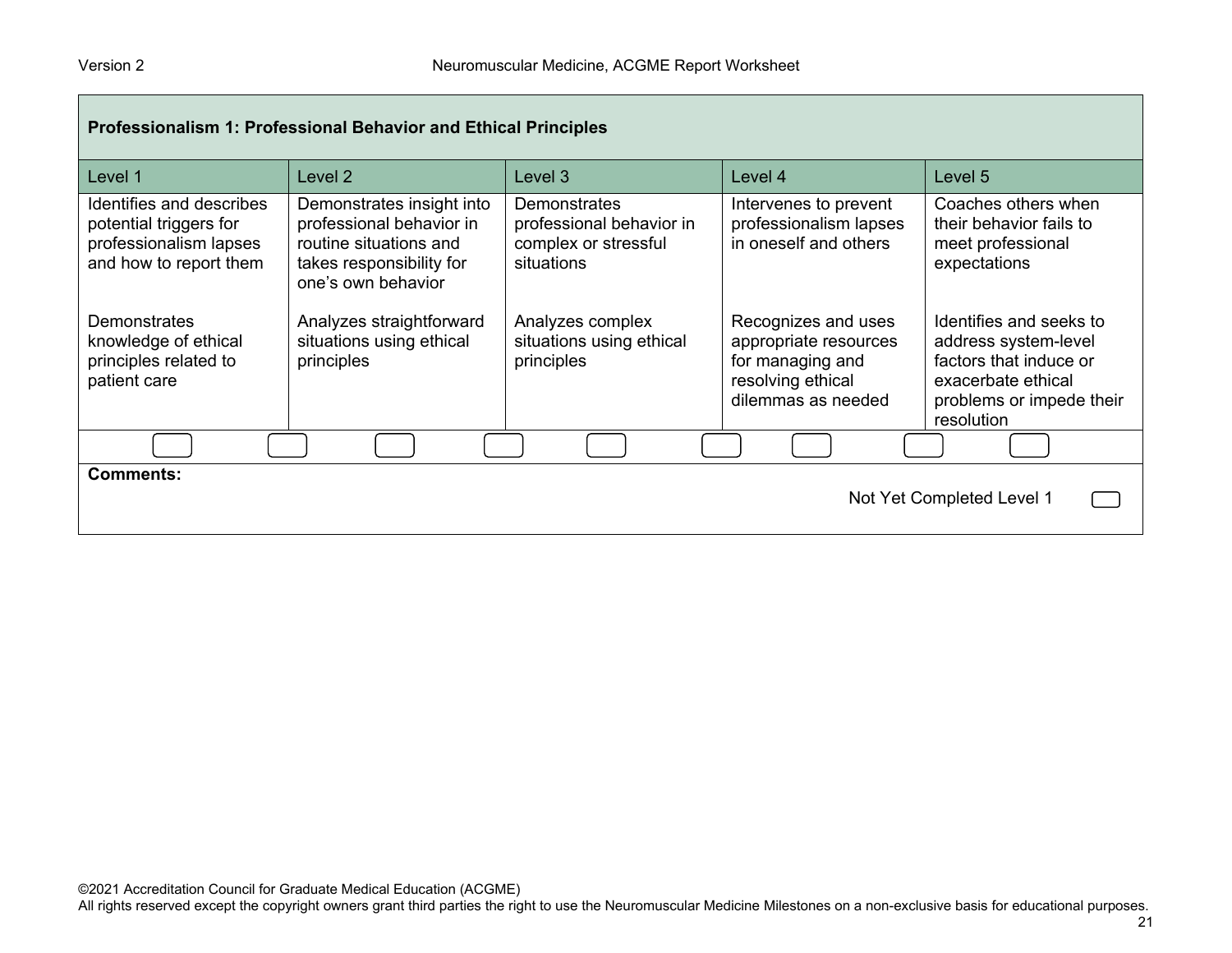| Professionalism 2: Accountability/Conscientiousness                                                                                                                                                                 |                                                                                                                                       |                                                                                                                |                                                                                                                                                          |                                                                                                                                                                                          |
|---------------------------------------------------------------------------------------------------------------------------------------------------------------------------------------------------------------------|---------------------------------------------------------------------------------------------------------------------------------------|----------------------------------------------------------------------------------------------------------------|----------------------------------------------------------------------------------------------------------------------------------------------------------|------------------------------------------------------------------------------------------------------------------------------------------------------------------------------------------|
| Level 1                                                                                                                                                                                                             | Level 2                                                                                                                               | Level 3                                                                                                        | Level 4                                                                                                                                                  | Level 5                                                                                                                                                                                  |
| Takes responsibility for<br>failure to complete tasks<br>and responsibilities,<br>identifies potential<br>contributing factors, and<br>describes strategies for<br>ensuring timely task<br>completion in the future | Performs tasks and<br>responsibilities in a timely<br>manner, recognizing<br>situations that may impact<br>one's own ability to do so | Proactively implements<br>strategies to ensure that<br>the needs of patients,<br>teams, and systems are<br>met | Recognizes situations in<br>which one's own<br>behavior may impact<br>others' ability to<br>complete tasks and<br>responsibilities in a<br>timely manner | Develops or implements<br>strategies to improve<br>system-wide problems to<br>improve ability for oneself<br>and others to complete<br>tasks and responsibilities<br>in a timely fashion |
|                                                                                                                                                                                                                     |                                                                                                                                       |                                                                                                                |                                                                                                                                                          |                                                                                                                                                                                          |
| <b>Comments:</b><br>Not Yet Completed Level 1                                                                                                                                                                       |                                                                                                                                       |                                                                                                                |                                                                                                                                                          |                                                                                                                                                                                          |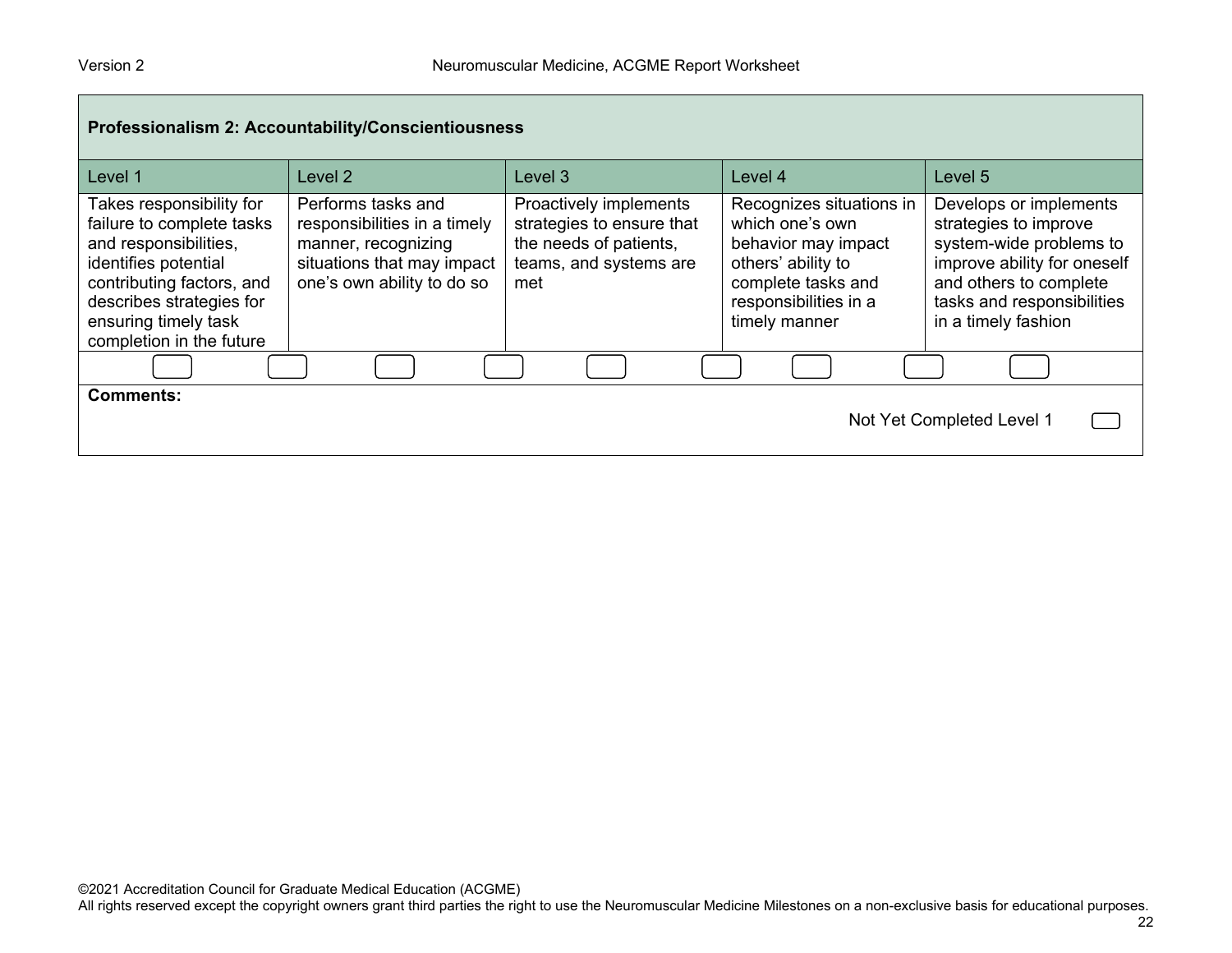| Professionalism 3: Well-Being                                                       |                                               |                                                                               |                                                                                             |                                                                                                                               |
|-------------------------------------------------------------------------------------|-----------------------------------------------|-------------------------------------------------------------------------------|---------------------------------------------------------------------------------------------|-------------------------------------------------------------------------------------------------------------------------------|
| Level 1                                                                             | Level 2                                       | Level 3                                                                       | Level 4                                                                                     | Level 5                                                                                                                       |
| Recognizes status of<br>personal and<br>professional well-being,<br>with assistance | Identifies resources to<br>improve well-being | Independently recognizes<br>status of personal and<br>professional well-being | Independently develops<br>a strategy to optimize<br>personal and<br>professional well-being | Coaches others when<br>emotional responses or<br>limitations in knowledge/<br>skills do not meet<br>professional expectations |
|                                                                                     |                                               |                                                                               |                                                                                             |                                                                                                                               |
| <b>Comments:</b>                                                                    |                                               |                                                                               |                                                                                             | Not Yet Completed Level 1                                                                                                     |

This subcompetency is not intended to evaluate a fellow's well-being, but to ensure each fellow has the fundamental knowledge of factors that impact wellbeing, the mechanisms by which those factors impact well-being, and available resources and tools to improve well-being.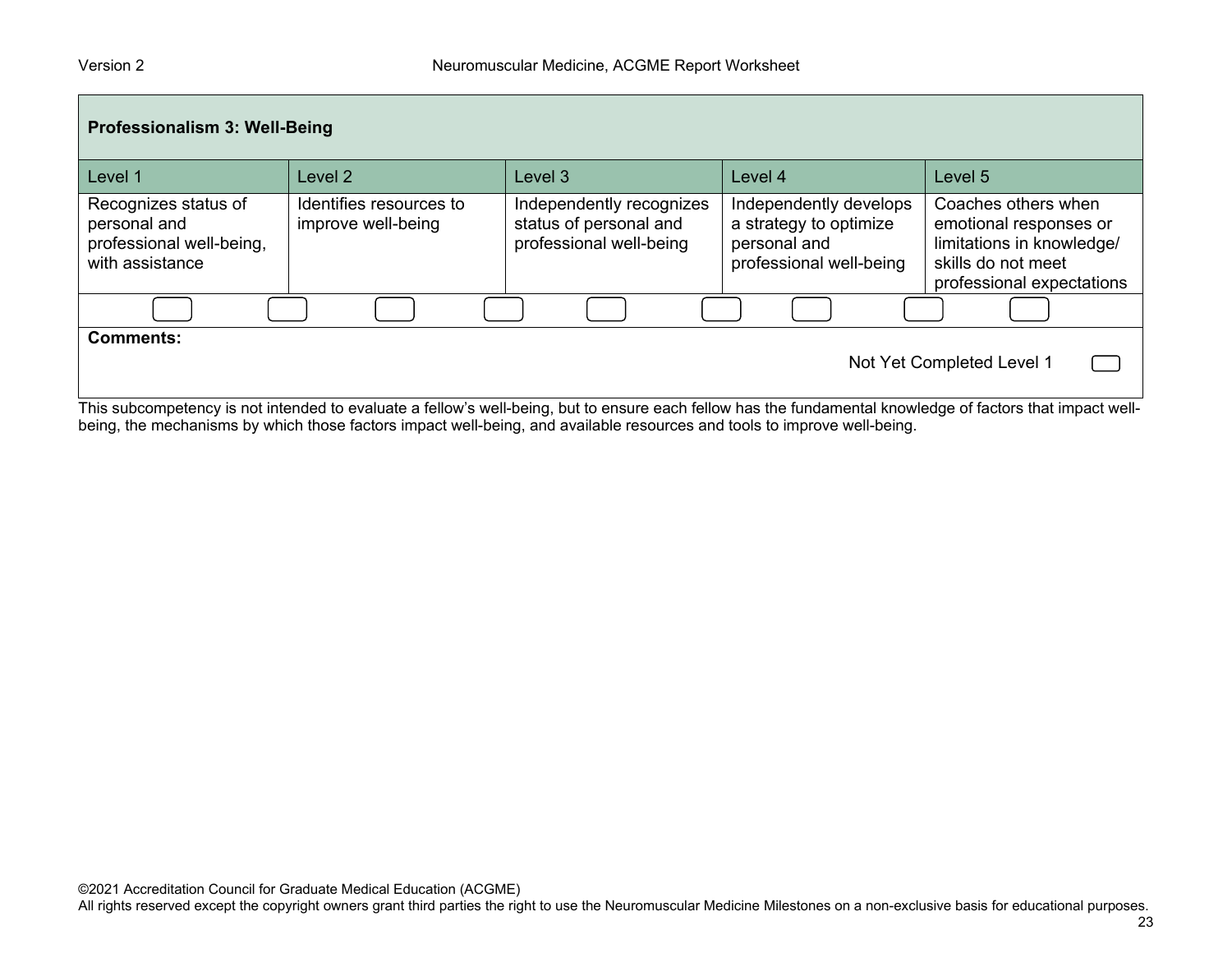| Interpersonal and Communication Skills 1: Patient- and Family-Centered Communication                                                                     |                                                                                                                                                          |                                                                                                                                   |                                                                                                                                                                                       |                                                                                                                                                |
|----------------------------------------------------------------------------------------------------------------------------------------------------------|----------------------------------------------------------------------------------------------------------------------------------------------------------|-----------------------------------------------------------------------------------------------------------------------------------|---------------------------------------------------------------------------------------------------------------------------------------------------------------------------------------|------------------------------------------------------------------------------------------------------------------------------------------------|
| Level 1                                                                                                                                                  | Level <sub>2</sub>                                                                                                                                       | Level 3                                                                                                                           | Level 4                                                                                                                                                                               | Level 5                                                                                                                                        |
| Uses language and non-<br>verbal behavior to<br>demonstrate respect and<br>establish rapport                                                             | Establishes an effective<br>patient-physician<br>relationship in<br>straightforward<br>encounters using active<br>listening and clear<br>language        | Establishes an effective<br>patient-physician<br>relationship<br>in challenging patient<br>encounters                             | Easily establishes<br>effective patient-<br>physician relationships,<br>with attention to the<br>patient's/patient's<br>family's concerns and<br>context, regardless of<br>complexity | Mentors others in<br>situational awareness and<br>critical self-reflection to<br>consistently develop<br>positive therapeutic<br>relationships |
| Identifies the need to<br>individualize<br>communication<br>strategies based on the<br>patient's/patient's<br>family's expectations and<br>understanding | Communicates<br>compassionately with the<br>patient/patient's family to<br>clarify expectations and<br>verify understanding of<br>the clinical situation | Communicates medical<br>information in the context<br>of the patient's/patient's<br>family's values,<br>uncertainty, and conflict | Uses shared decision<br>making to align the<br>patient's/patient's<br>family's values, goals,<br>and preferences with<br>treatment options                                            | Role models shared<br>decision making in the<br>context of the<br>patient's/patient's family's<br>values, uncertainty, and<br>conflict         |
|                                                                                                                                                          |                                                                                                                                                          |                                                                                                                                   |                                                                                                                                                                                       |                                                                                                                                                |
| <b>Comments:</b><br>Not Yet Completed Level 1                                                                                                            |                                                                                                                                                          |                                                                                                                                   |                                                                                                                                                                                       |                                                                                                                                                |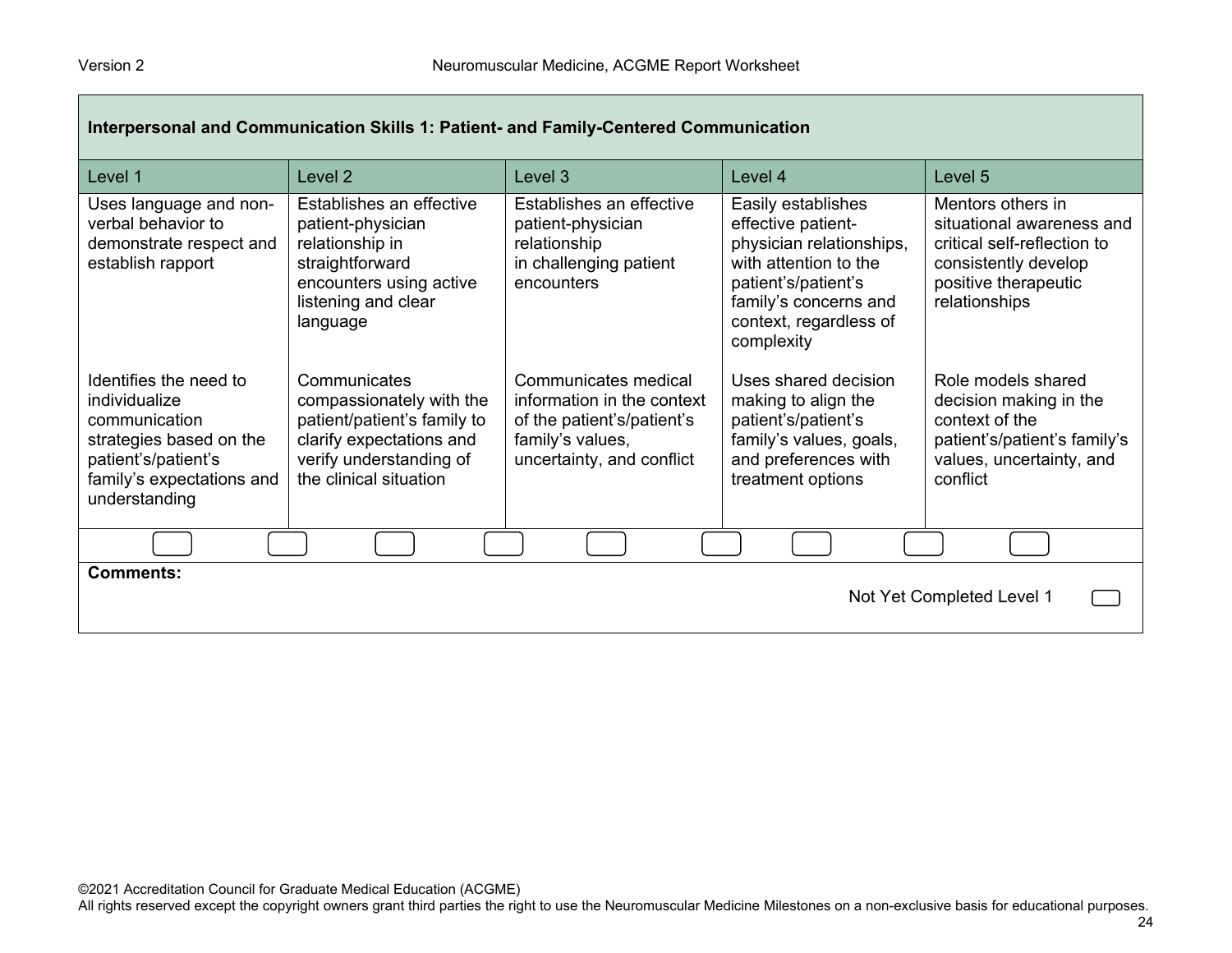| Interpersonal and Communication Skills 2: Barrier and Bias Mitigation                      |                                                                                                                 |                                                                                                       |                                                                                                 |                                                                                                    |  |
|--------------------------------------------------------------------------------------------|-----------------------------------------------------------------------------------------------------------------|-------------------------------------------------------------------------------------------------------|-------------------------------------------------------------------------------------------------|----------------------------------------------------------------------------------------------------|--|
| Level 1                                                                                    | Level 2                                                                                                         | Level 3                                                                                               | Level 4                                                                                         | Level 5                                                                                            |  |
| Identifies common<br>barriers to effective<br>patient care (e.g.,<br>language, disability) | Identifies complex<br>barriers to effective<br>patient care (e.g., health<br>literacy, cultural<br>differences) | Recognizes personal<br>biases and mitigates<br>barriers to optimize<br>patient care, when<br>prompted | Recognizes personal<br>biases and proactively<br>mitigates barriers to<br>optimize patient care | Mentors others on<br>recognition of bias and<br>mitigation of barriers to<br>optimize patient care |  |
|                                                                                            |                                                                                                                 |                                                                                                       |                                                                                                 |                                                                                                    |  |
| <b>Comments:</b><br>Not Yet Completed Level 1                                              |                                                                                                                 |                                                                                                       |                                                                                                 |                                                                                                    |  |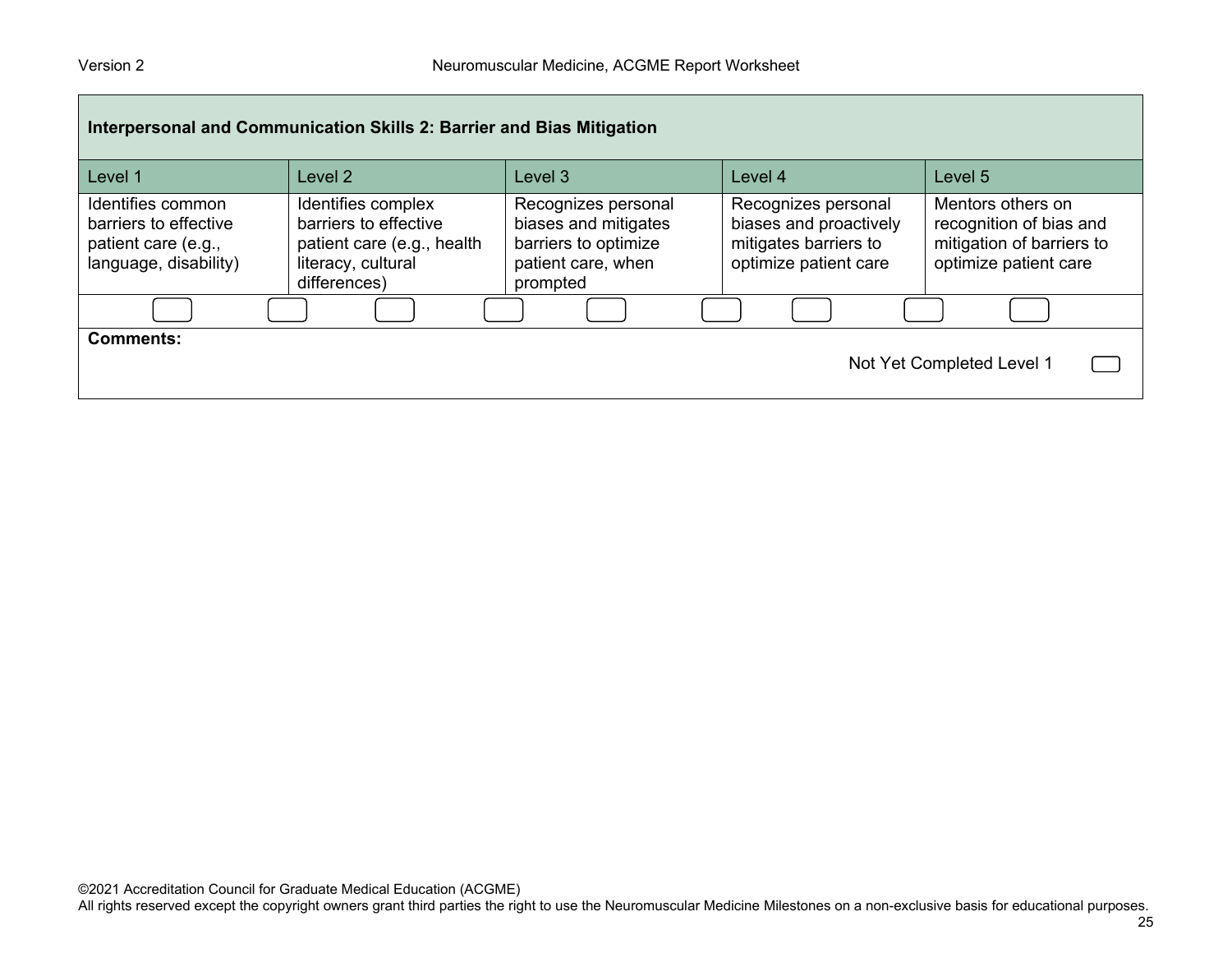| Interpersonal and Communication Skills 3: Interprofessional and Team Communication           |                                                                                                                           |                                                                                          |                                                                                                                |                                                                                                                                            |
|----------------------------------------------------------------------------------------------|---------------------------------------------------------------------------------------------------------------------------|------------------------------------------------------------------------------------------|----------------------------------------------------------------------------------------------------------------|--------------------------------------------------------------------------------------------------------------------------------------------|
| Level 1                                                                                      | Level 2                                                                                                                   | Level 3                                                                                  | Level 4                                                                                                        | Level 5                                                                                                                                    |
| Recognizes the need for<br>and professionally<br>requests a consultation                     | Clearly and concisely<br>formulates a consultation<br>request                                                             | Confirms understanding<br>of a consultant's<br>recommendations                           | Integrates<br>recommendations from<br>different members of<br>the health care team to<br>optimize patient care | Role models and<br>facilitates flexible<br>communication strategies<br>that demonstrate the<br>value of input from all<br>health care team |
| Recognizes the role of a<br>neuromuscular<br>consultant                                      | Professionally accepts a<br>consultation request                                                                          | Clearly and concisely<br>responds to a<br>consultation request                           | Solicits and<br>communicates feedback<br>to other members of the<br>health care team                           | members, resolving<br>conflict when needed                                                                                                 |
| Understands and<br>respects the role and<br>function of<br>interdisciplinary team<br>members | Solicits insights from and<br>uses language that<br>demonstrates that one<br>values all interdisciplinary<br>team members | Integrates contributions<br>from interdisciplinary<br>team members into the<br>care plan | Prevents and mediates<br>conflict and distress<br>among interdisciplinary<br>team members                      | Fosters a culture of open<br>communication and<br>effective teamwork within<br>the interdisciplinary team                                  |
|                                                                                              |                                                                                                                           |                                                                                          |                                                                                                                |                                                                                                                                            |
| <b>Comments:</b><br>Not Yet Completed Level 1                                                |                                                                                                                           |                                                                                          |                                                                                                                |                                                                                                                                            |